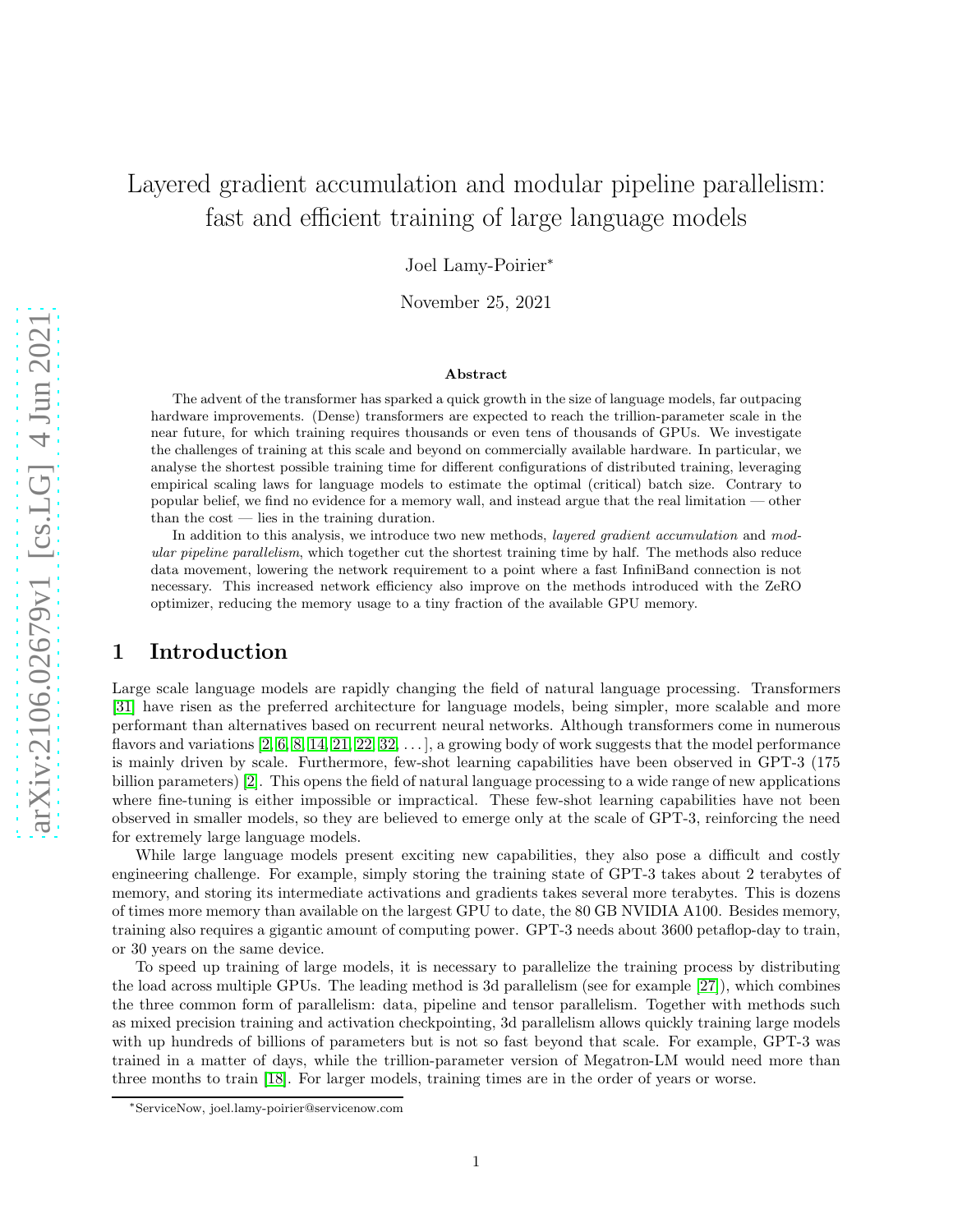Recently, several memory optimizations have been suggested for large models, aiming in particular to simplify fine-tuning. When compared to training from scratch, fine-tuning requires much less computational power and can be done with a limited number of GPUs, but doing so creates a memory bottleneck. The ZeRO family of methods addresses this bottleneck by partitioning the training state [\[23\]](#page-16-6), aggressively offloading memory [\[25,](#page-16-7) [24\]](#page-16-8), and breaking down individual operations [\[24\]](#page-16-8). These methods together shatter any memory constraint.

While a lot of attention has been given to the memory usage, much less effort has been dedicated to reducing the training time. To that end, we investigate various parallel training configurations and strategies for large and dense transformers, with the goal of minimizing the training time on existing hardware. We explicitly integrate the concept of critical batch size [\[9,](#page-15-4) [15,](#page-15-5) [26\]](#page-16-9) in our analysis, leveraging the empirical scaling laws found in [\[12\]](#page-15-6). The critical batch size provides an upper bound on the efficient scaling of the batch size, and by extension dictates how many GPUs can be used for training. To our knowledge, our analysis is the first to directly integrate the critical batch size and the resulting parallelism bounds for large language models. Our analysis can be applied to a wide range of scales, from the tiniest thousand-parameter transformers up to the quadrillion parameter scale and beyond.

Our analysis shows that memory is not a limiting factor even past the trillion-parameter scale. Instead, we find a computational bottleneck caused by the limitations of distributed training. Due to constraints from the critical batch size and network connectivity, 3d parallelism can efficiently use a limited number of GPUs, and this upper bound does not increase nearly as fast as the amount of computation needed to train larger models. We find a minimum training time of about two weeks for a trillion-parameter model, and this bound scales worse than linearly with respect to the model size. As a result, training times are in the order of months or years above the trillion-parameter scale. We also find that the ZeRO family of methods counter-productive for the training time, largely because of frequent data transfers in micro-batched approaches — including pipeline parallelism — which prevent efficient 3d parallelism.

We introduce two closely related methods which significantly improve the training efficiency, while also reducing the memory usage and network requirement. The first one, *layered gradient accumulation*, uses a bandwidth-efficient scheduling for gradient accumulation, which makes it easier to overlap the gradient reduction with the computation. It also reconciles gradient accumulation with the methods introduced in the ZeRO optimizer, avoiding frequent data transfers when partitioning the training state or when offloading it to CPU memory.The second method, modular pipeline parallelism, uses a modular split of the layers to improve the efficiency of pipeline-parallel training by minimizing the pipeline "bubble", which otherwise limits the efficiency of pipeline parallelism. It also builds upon layered gradient accumulation, enabling its benefits in the pipeline-parallel case. In particular, it allows partitioning the training state in the fastest 3d parallel settings, reducing the memory usage to a minimum and preventing a trade-off between memory usage and the bubble reduction of modular pipeline parallelism. These methods together allow training at least twice as fast as previous methods, for example reducing the minimum training time to one week for a trillion-parameter model. While we focus on large transformers, layered gradient accumulation and modular pipeline parallelism are not specific to transformers or even large models. In fact, the improved communication overlap is particularly useful for smaller models, especially over slower networks.

Concurrent to our work, two papers appeared that show overlap with our results. The latest version of Megatron-LM [\[18\]](#page-16-5) suggests a breakdown of the layers similar to modular pipeline parallelism, however the authors suggest a different scheduling aimed at reducing the activation memory. Our method instead focuses on a network-efficient method, which leads to an increased efficiency benefit from the new layer breakdown and when combined with a training state partition also leads to a lower memory usage. In section [8.2,](#page-11-0) we investigate disk offloading in a way similar to ZeRO-Infinity [\[24\]](#page-16-8). Our methods show improved results, further reducing the requirements for offloading and enabling offload even on slow hard drives. However, we also little use for this extra space, as the memory usage tends to remain reasonable in most scenarios. Instead, we suggest leveraging the results to improve checkpointing methods.

This paper is structured as follow. In section [2](#page-2-0) we describe the existing approaches and provide some additional context for the paper. In sections [3](#page-5-0) an[d4](#page-5-1) we introduce the main new methods. In section [5,](#page-6-0) [6](#page-8-0) and [7,](#page-9-0) we analyze the impact of our method on training speed and memory usage, then generalize to a wide range of scales. In section [8](#page-11-1) we investigate some additional concerns that arise in realistic training scenarios. Finally, in section [9](#page-13-0) we discuss the implications and limitations of our results.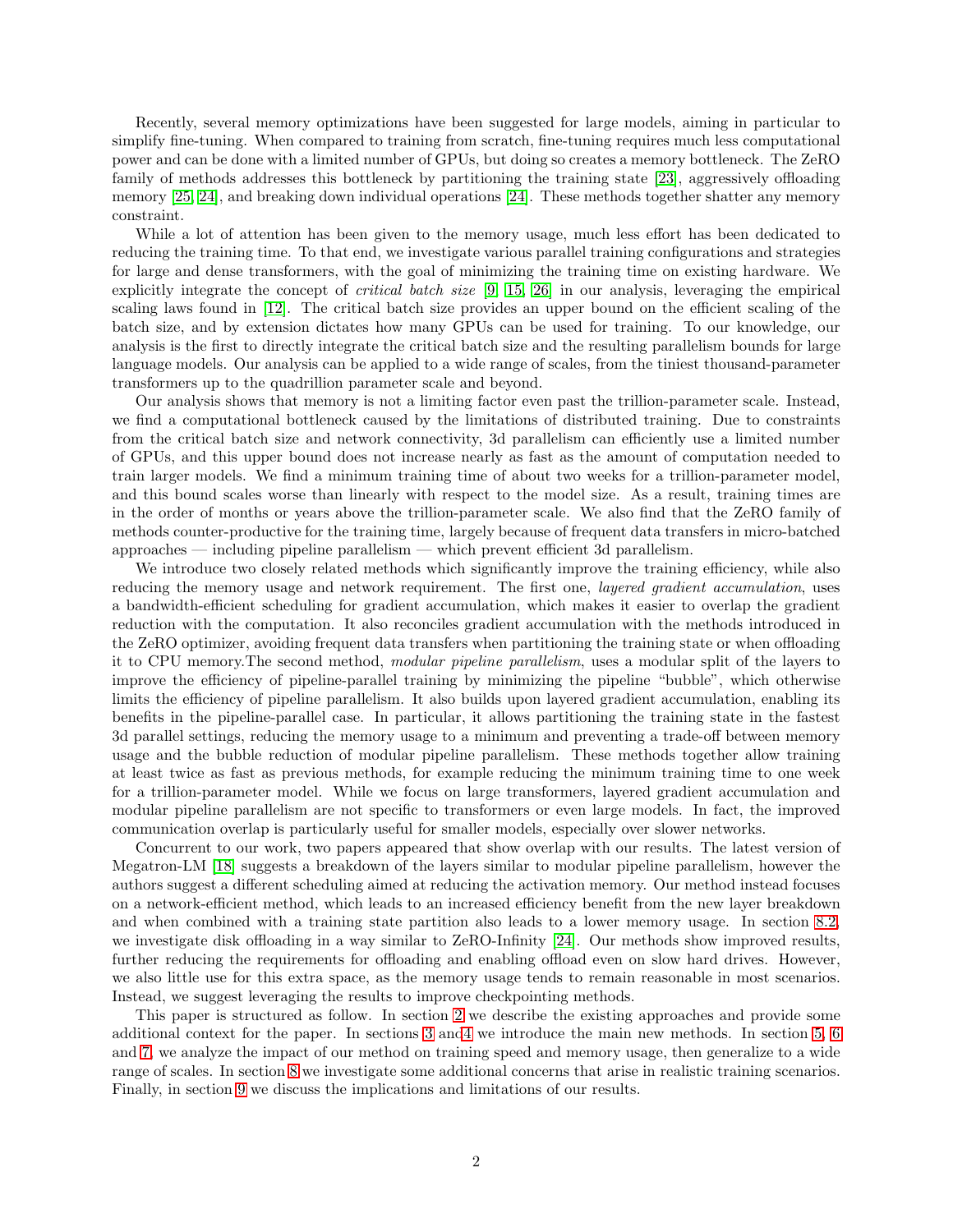# <span id="page-2-0"></span>2 Background and related work

In this section we describe the optimizations and distributed training methods relevant to our analysis.

### 2.1 Critical batch size

In stochastic gradient descent, the gradient of the loss with respect to the model parameters is estimated from a micro-batch. When the micro-batch is small, adding more samples improves this estimate and allow training with a proportionally lower number of steps, keeping the total amount of computation unchanged. However, past a certain point, the estimate becomes accurate enough and adding more samples no longer reduces the required number of steps. The critical batch size [\[9,](#page-15-4) [15,](#page-15-5) [26\]](#page-16-9) provides an upper limit for the small micro-batch regime, and can obtained by estimating the variation (noise) of the gradients between individual samples, relative to the true gradients [\[15\]](#page-15-5).

### 2.2 Mixed precision training

Deep neural networks do not require a high numerical accuracy, and to some extent can be trained with as little as 16 bits of precision. The state-of-the-art approach in that regard is mixed precision training [\[16\]](#page-15-7), in which the bulk of the computation is done in half-precision, while the weights are stored and updated in single-precision. Half-precision however has a limited exponent range, and the gradients need to be dynamically scaled to limit the risk of underflows and overflows. The problem can also be solved with the bfloat16 data format, which has a wider exponent range and is available in recent devices such as the NVIDIA A100.

### 2.3 Communication overlap

In addition to the computation itself, data transfers present a significant optimization challenge. They should preferably be done in parallel with the bulk of the computation, otherwise the computational cores stay idle during the transfer. As the computation and network communications mostly use separate resources, they can in principle be overlapped with near-perfect efficiency, so the runtime is determined by the slowest of the operations. The operation is said to be compute-bound or data-bound depending on which one finishes last, with the former scenario being preferable here. In practice, there is a small overhead to overlapping the operations, but we ignore it for the purpose of this paper.

The threshold for a compute-bound operation is described through the concept of arithmetic intensity. For an operation which requires both computation and data transfer, the arithmetic intensity is defined as the ratio between the amount of computation and data transfer. In the case of perfect overlap, the operation is compute-bound if the arithmetic intensity is higher than what the hardware can support. For example, A NVIDIA A100 has a peak computational power of 312 teraflops for half-precision and a memory bandwidth of 2039 GB/s, for an arithmetic intensity threshold of 143 flops/B. A binary addition with an arithmetic intensity of 1/6 lies deeply in the memory-bound region, while the multiplication of two 1024x1024 matrices has an arithmetic intensity of 341 and is compute-bound.

### <span id="page-2-1"></span>2.4 Distributed training

There are two main forms of parallelism, data parallelism in which each device performs the same computation on a subset of the data, and model parallelism in which the model and computation are split between devices.

In data parallelism, the input batch is split between the  $n<sub>b</sub>$  devices. Each device independently processes its assigned input, then the resulting gradients are reduced (summed) between the devices, and finally each independently updates all the weights. All the network communication happens in the gradient reduction, which for the most part can be overlapped with the backward pass, and this overlap can be made computebound with large enough micro-batches. Data parallelism is the most used method for parallel training, because of its simplicity and wide availability. However, as each device needs to store a copy of the model, the memory usage is excessive for larger models. This can be addressed by partitioning the model, as suggested in [\[23\]](#page-16-6). In this partitioned case, the model is split between the devices, each being responsible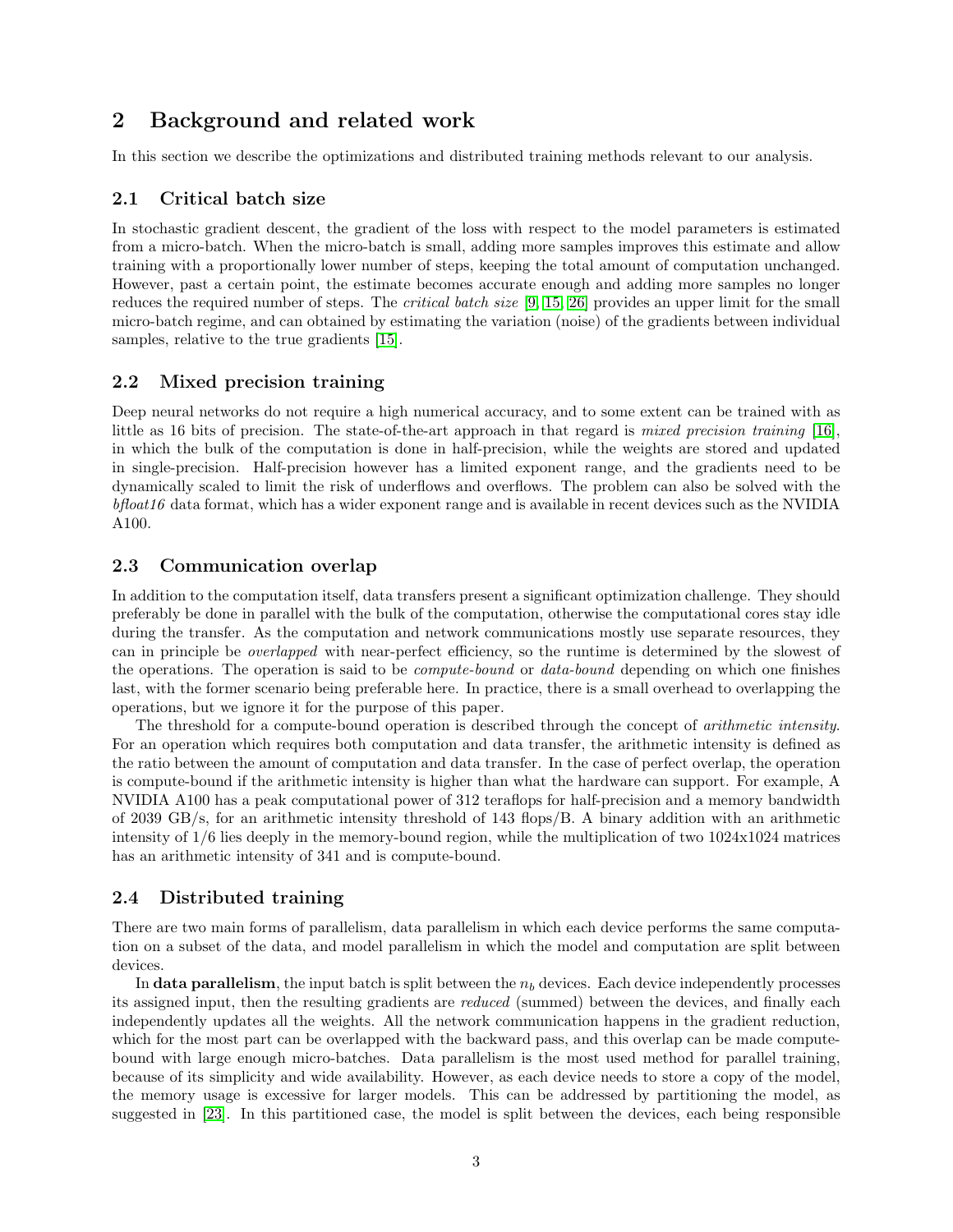for storing and updating an equal share of the weights<sup>[1](#page-3-0)</sup>. The weight tensors are reconstructed on each device as needed, and the reduced gradients are kept only as required. The partition increases the network communication by 50%. Data parallelism scales up to the critical batch size  $b_c$ , but in general a minimum micro-batch size is required for efficient communication overlap, reduces the limit to a fraction of  $b_c$ .

Model parallelism comes in two main forms, depending on how the model is split. The first form is **pipeline parallelism**, where each of the  $n_l$  devices is responsible for a subset of the layers. The input is pipelined through the devices, and parallel computation is achieved by feeding micro-batches sequentially to the model [\[11\]](#page-15-8). Each device processes all the micro-batches for a given batch, then updates the weights. This however leads to a "bubbling" effect in which some of the devices stay idle due to input starving (see the upper part of figure [3\)](#page-7-0)<sup>[2](#page-3-1)</sup>. For an input split into  $n<sub>\mu</sub>$  micro-batches, this bubble increases the training time by a factor  $\frac{n_l-1}{n_\mu}$ . Pipeline parallelism is also limited in magnitude, as it cannot grow beyond the number of layers in the model.

The other form of model parallelism, tensor parallelism, involves slicing tensors so that each device is responsible for evaluating a slice of the activations using its corresponding slice of the weights<sup>[3](#page-3-2)</sup>. Tensor parallelism is more complex than the two other forms of parallelism and generally depends on the internal details of the model. It also requires a lot more network communication and is in general only feasible with the fastest interconnects such as NVLink. In practice this limits tensor parallelism to 16 GPUs, the maximum that can be connected with NVLink.

Although data, pipeline and tensor parallelism are individually limited, they can be combined together into (up to) 3d parallelism. The dimensions combine in a multiplicative way, for a total of  $n_{\text{gpu}} = n_b n_l n_a$ devices. In 3d parallelism, the input batch size is split both between the data-parallel instances<sup>[4](#page-3-3)</sup>, and between the  $n_{\mu} \geq n_{l}$  sequential micro-batches. For a batch of size b, this implies a micro-batch size  $b_{\mu} = b/(n_{b}n_{\mu})$ . Because of the limitation from the critical batch size (see section [2\)](#page-18-0), this implies a competition between data and pipeline parallelism, but the combined method generally allows a higher degree of parallelism than with either method in isolation. This is because pipeline parallelism increases the arithmetic intensity for the gradient reduction, reducing the minimum micro-batch size<sup>[5](#page-3-4)</sup>. However, pipeline parallelism provides no such benefit with a partitioned training state, where the network operations need to be repeated for each micro-batch.

#### <span id="page-3-5"></span>2.5 Memory optimizations

As the model grows in size, so does its memory usage, and substantial memory optimizations are needed to avoid running out of memory. The bulk of the memory usage falls in two categories: the training state and the activation memory. The *training state* consists of the model parameters and the optimizer state, which for Adam includes the running average and variance of the parameters. For the purpose of this paper, the parameter gradients are also included in the training state. The activation memory consists of the layer activations and their gradients. Both categories can use substantial amounts of memory for larger models, but various techniques have been developed to reduce memory consumption.

The training state is proportional to the model size. At 80 GB, a NVIDIA A100 can store at most 20 billion parameters in single precision, or 6.7 billions with ADAM. As the training size is fixed, additional memory is needed to fit larger models, and distributed training provides such memory. As described in

<span id="page-3-0"></span><sup>&</sup>lt;sup>1</sup>In this paper we consider a partition of the whole training state, which in the terminology of [\[23\]](#page-16-6) corresponds to the third stage of ZeRO-DP.

<span id="page-3-1"></span><sup>&</sup>lt;sup>2</sup>The network bubble can be avoided with *asynchronous training* [\[19,](#page-16-10) [17\]](#page-15-9), where the weight updates are interleaved with the computation. However, this leads to gradients being computed on stale (outdated) weights, which can be harmful to training. Although training is technically done with sequential batches rather than micro-batches, staleness adds to the gradient noise and reduces the critical batch size proportionally to the delay [\[7,](#page-15-10) [10,](#page-15-11) [29\]](#page-16-11). Consequently, the limitations of 3d parallelism (see below) are the same as with synchronous training.

<span id="page-3-2"></span> $3$ The method is often referred to as "model parallelism" in the literature, but the term may also refer to pipeline parallelism, so here tensor parallelism is used instead, and the more general term "model parallelism" is reserved for the combination of both methods.

<span id="page-3-3"></span><sup>&</sup>lt;sup>4</sup>The term instance is used to designate a slice of the cluster in a specific parallelism dimension. For example, a data parallel instance refers to the  $n_l n_a$  devices handling the same sequence of micro-batches.

<span id="page-3-4"></span> $5$ Gradient compression methods such as 1-bit Adam [\[30\]](#page-16-12) also reduce the network communication, potentially providing the same benefit without pipeline parallelism. However, compression methods cannot efficiently be used with a partitioned training state. Together with the absence of pipeline parallelism, this makes the size of the training state difficult to manage for larger models.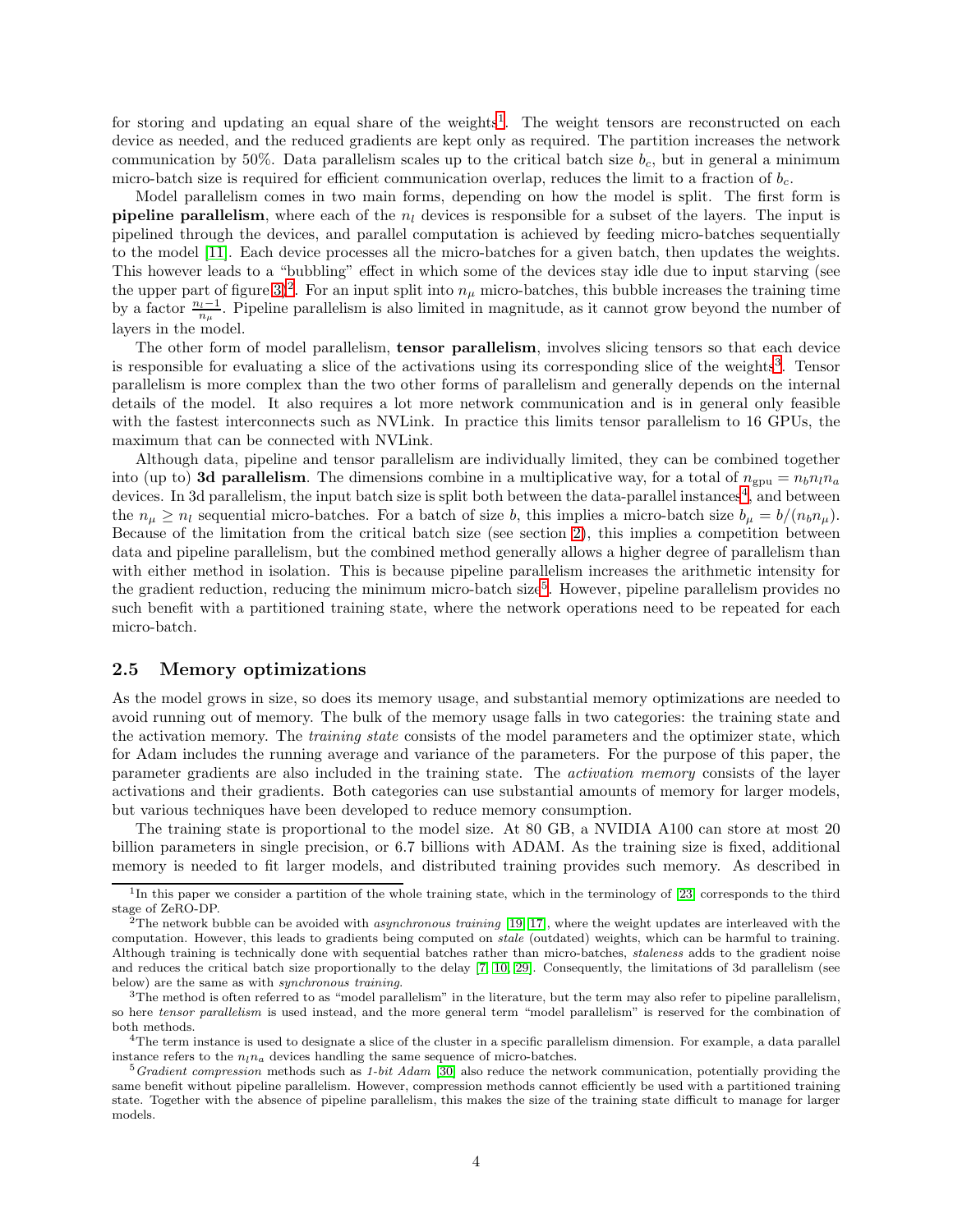section [2.4,](#page-2-1) the training state is split by construction in the model-parallel directions and can be partitioned in the data parallel direction. The training state can also be offloaded to CPU memory; however, this requires additional data transfers and may create a communication bottleneck.

With a training state partition or offloading, the model weights are stored in another device and must be restored to the before usage, so additional buffers are required. Similarly, the gradients need to be created on a buffer before being moved to the appropriate place. While these parameter and gradient buffers are small compared to the whole training state, they dominate the GPU memory usage for larger models once all the optimizations are taken into account. These buffers are to some extent also required in the absence of partition or offloading, as for example the parameters need to be converted to 16 bits before usage.

Activation memory is also a concern, and naive implementations can easily require hundreds of gigabytes even at the billion-parameter scale. The most significant reduction in activation memory is obtained with activation checkpointing, in which the bulk of the activations are dropped during the forward pass  $[3]^{6}$  $[3]^{6}$  $[3]^{6}$ . A subset of the activations is kept as checkpoints and are used to recalculate the remaining activations during the backward pass. This lowers the activation memory by a significant factor, reducing it to the layer activations, i.e., the activation memory required between the activation checkpoint, and the activation checkpoints themselves, which can in many cases be offloaded to CPU memory. The method comes at the cost of a 33% increase in computation, but there is no alternative for larger models.

As the activation memory is proportional to the micro-batch size, an obvious memory optimization is to lower it, down to a single sample if possible. While single-sample micro-batches are typically not recommended, they can run efficiently for larger models for which the computation kernels are big enough. However small micro-batches come with a lower arithmetic intensity with respect to the model weights, potentially creating a bottleneck in the case of data parallelism or memory offload. The *layered gradient* accumulation and modular pipeline parallelism methods introduced in this paper are designed to prevent such bottlenecks, and to allow running efficiently with a micro-batch size of one.

On a side note, gradient accumulation allows increasing the batch size without running out of memory, by processing multiple micro-batches sequentially between weight updates. This is especially useful with data parallelism over a slow network, as larger batches reduce the frequency of the gradient reduction. However, this leads to inefficient communication overlap as the gradient reduction is concentrated in the last microbatch. The method is also counter-productive for optimizing the training time, since the micro-batches are processed sequentially instead of in parallel. The layered gradient accumulation is designed to improve the communication overlap, while pipeline parallelism allows processing the micro-batches in parallel.

In addition to the training state and activation memory, there can be some additional memory usage or hidden memory costs. Many libraries for distributed training, including Pytorch DistributedDataParallel, use a bucketing strategy for network operations, combining several tensors in a temporary network buffer. This is preferable for small tensors, as it avoids the overhead or running the individual operations sequentially, but comes at the cost of additional memory usage and data movement. In ZeRO-R it is suggested to use a constant size buffer to keep the memory overhead bounded [\[23\]](#page-16-6). However, in the present case, the parameter and gradient buffers already play a role similar to the buckets, and in-place network operations can be done at no extra memory cost.

Even when enough memory is available, *memory fragmentation* can still cause the device to run out of memory. For larger models, memory fragmentation becomes a problem because the allocations involve very large contiguous chunks of memory, and there is an overlap between short-lived activations and their gradients, and longer-lived tensors such as the activation checkpoints and parameter gradients. A solution to this is to pre-allocate contiguous buffers for the memory whenever possible. Pre-allocation also allows combining tensors into a single contiguous (fused) chunk of memory, which not only ensures optimal allocation but also allows running data operations on a fused tensor. In [\[23\]](#page-16-6) it is suggested to pre-allocate the activation checkpoints and parameter gradient. This leaves the layer activations and gradients as the main source of fragmentation, which can still be significant because of the size imbalance between the various activations, which creates large memory gaps. For example, we observed an overhead of up to  $40\%$  for a single transformer layer in the PyTorch implementation. However, it is possible to reduce this overhead to almost zero with a memory-efficient implementation, so in this paper we assume the memory fragmentation cost to be minimal.

<span id="page-4-0"></span> $6$ The method is also known as *gradient checkpointing* in the literature, even though it does not involve any gradient.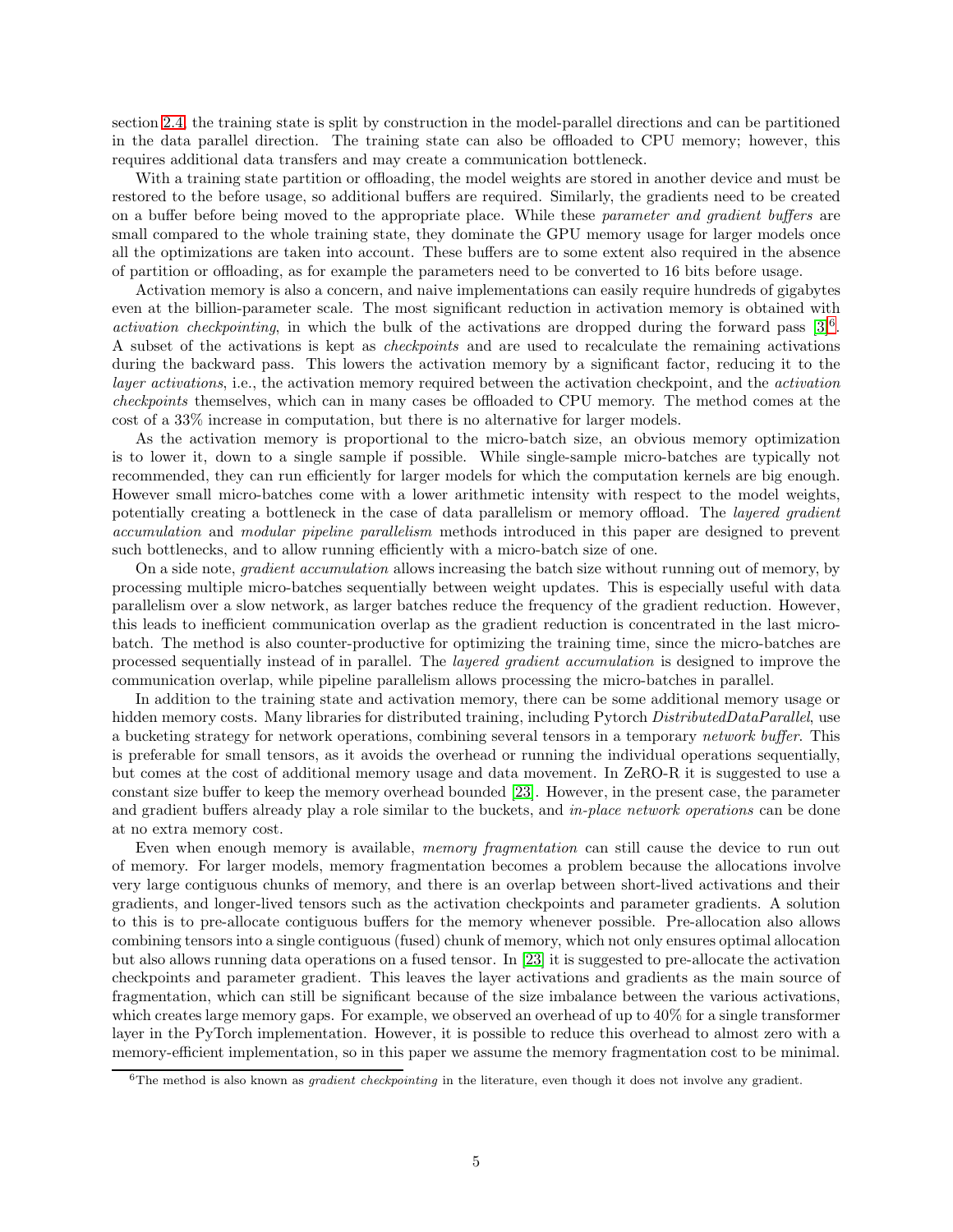

<span id="page-5-2"></span>Figure 1: Computation and network scheduling example with data parallelism for standard gradient accumulation (top) and layered gradient accumulation (bottom). The colors represent the different layers, with different shades for the forward and backward pass (lengths not to scale), and the numbers indicate the micro-batch index. The layered version reduces the network requirement by spreading the gradient reduction over most of the backward pass.

### <span id="page-5-0"></span>3 Layered gradient accumulation

In *layered gradient accumulation*, we split the input into micro-batches exactly as in standard gradient accumulation, but we process all the micro-batches for a given layer before proceeding to the next one. We take such layers as the intervals between activation checkpoints, so that we can drop the intermediate activations between the micro-batches.

The layered gradient accumulation method is advantageous from a data perspective. With data parallelism, it allows an efficient overlap of the gradient reduction with the backward pass, unlike traditional gradient accumulation which only allows overlapping with the last micro-batch. This is illustrated in figure [1.](#page-5-2) With a state partition, layered gradient accumulation greatly reduces the bandwidth requirement by eliminating redundancies in the parameter restoration and gradient reduction operations, as illustrated in figure [2.](#page-6-1) Similarly, layered gradient accumulation helps with offloading by reducing the amount of data movement. All the activation checkpoints must be kept, which in the presence of pipeline parallelism is already a requirement<sup>[7](#page-5-3)</sup>, but otherwise may cause an increase in the activation checkpoint memory.

Note that layered gradient accumulation generally cannot be efficiently combined with standard pipeline parallelism. Indeed, a given pipeline-parallel instance must process every micro-batch for all every layer other than the last before it can pass an output to the next instance. This is addressed with the modular pipeline parallelism.

### <span id="page-5-1"></span>4 Modular pipeline parallelism

In pipeline parallelism, the layers are generally split into contiguous chunks. For a network with  $d_l$  layers split into  $n_l$  devices, first instance gets the layers 1 to  $d_l/n_l$ , the second gets the layers  $d_l/n_l + 1$  to  $2d_l/n_l$ , etc. However, while this "naive" splitting minimizes pipeline-parallel network operations, it also maximizes the bubbling effect. In modular pipeline parallelism, the layers are instead split in a modular fashion, so that the first instance gets the layers 1,  $n_l + 1$ , etc., the second gets the layers 2,  $n_l + 2$ , etc., and so on. The computation is scheduled as with layered gradient accumulation, i.e., a given instance processes all micro-batches for a given layer, then goes on to the next layer for which the input should be ready, etc.

In the modular formulation, a micro-batch reaches the last instance after being processed on  $n_l - 1$  layers rather than  $d_l(1 - 1/n_l)$ , reducing the bubbling overhead by a factor  $d_l/n_l$ . This makes it possible to reduce the bubbling to almost zero without increasing the number of micro-batches  $n_{\mu}$ . Additionally, the gradient reduction is spread more evenly over the backward pass, dividing the network overhead by a factor  $d_l/n_l$ .

<span id="page-5-3"></span><sup>7</sup>Some approaches perform better with a memory-efficient scheduling [\[17,](#page-15-9) [18\]](#page-16-5), but in any case the activation checkpoints do not grow too big.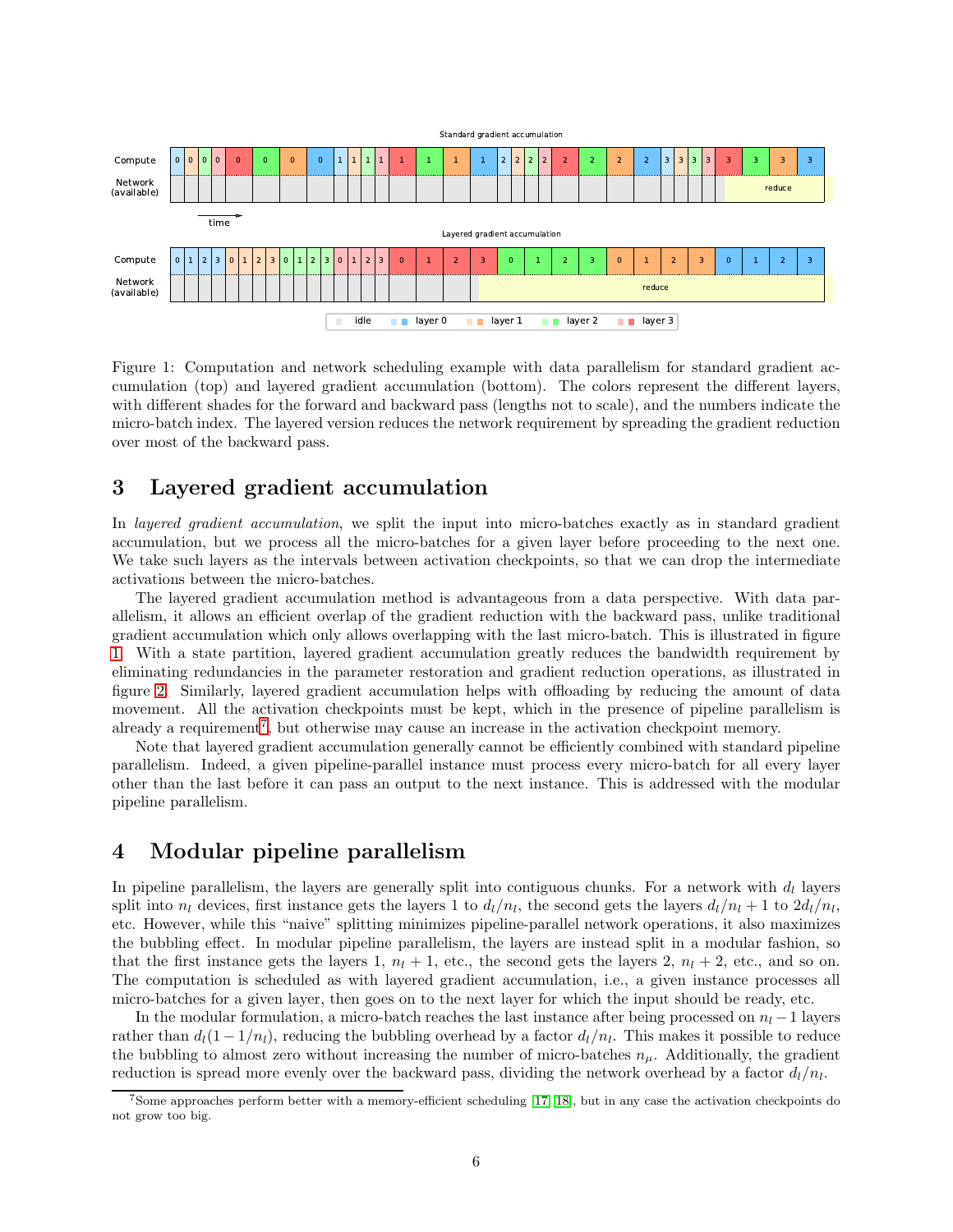

<span id="page-6-1"></span>Figure 2: Computation and network scheduling example with state partition or offload, for standard gradient accumulation (top) and layered gradient accumulation (bottom). A mixed buffering method is assumed (see appendix [C.2\)](#page-19-0). The standard version involves frequent context switches with respect to the weights, which leads to unreasonable bandwidth requirements. The layered version on the other hand maximizes the reuse of the restored weights, so requires the same bandwidth as without gradient accumulation.

Modular pipeline parallelism comes with an increased pipeline parallel network cost since data needs to be transferred after each layer, but for large models this cost remains far below the data parallel network usage. This data transfer can be overlapped with computation provided there are slightly more micro-batches than pipeline-parallel instances.

# <span id="page-6-0"></span>5 Methodology

In the following sections we analyse the resource usage and training time for large language models, focusing on the impact of the methods introduced in this paper, as well as 3d parallelism and training state partitioning. We present some example and relevant results, leaving the detailed computation to the appendix [C.](#page-18-1) We assume the computation is done with a scalable cluster with up to 16 A100 GPUs per node, supporting both InfiniBand and NVLink. See appendix [A](#page-16-13) for additional details on the hardware.

Model We consider a transformer encoder following the original approach [\[31\]](#page-16-0), up to computationally unimportant modifications. Transformer encoders are for example used in the BERT model [\[6\]](#page-15-1) and its derivatives, and our results generalize straightforwardly to decoder-based models such as the GPT family [\[20,](#page-16-14) [21,](#page-16-1) [2\]](#page-15-0). For simplicity, we restrict to the transformer part of the model, and ignore other components such as the tokenizer, the embedding layer and the language model head.

A transformer encoder consists of  $d_l$  identical layers, each composed of a multi-head attention module followed by a non-linearity. The former consists of  $d_a$  attention heads of size  $d_h$ , for a layer width  $d_m = d_a \times d_h$ , while the latter consists of a two-layer dense feedforward network with intermediate size  $d_I = n_I \times d_m$ . Each layer holds  $p_l \approx (4 + 2n_I) d_m^2$  parameters, for a total of  $p \approx (4 + 2n_I) d_m^2 \times d_l$  parameters.

For concreteness, we consider the  $X_{[x]}$  family of models described in appendix [B,](#page-17-0) which allows extrapolation to wide range of scales. The exact configuration however makes little difference, so our results straightforwardly generalize to most configurations.

Training We use mixed precision training, and activation checkpoints at the output of each transformer layer. We overlap communication when possible and offload the training state and activation checkpoints when needed (and possible). We use the *mixed gradient buffering* method for the parameter and gradient buffers, as described in appendix [C.2.](#page-19-0) This method is not necessarily the most memory efficient but combines well with the bandwidth-efficient methods introduced here and is sufficient for all practical purposes. The Adam optimizer is assumed.

We consider distributed training with up to three parallelism dimensions. For tensor parallelism, we follow the transformer-specific method proposed in [\[27\]](#page-16-4). This approach minimizes the network communication,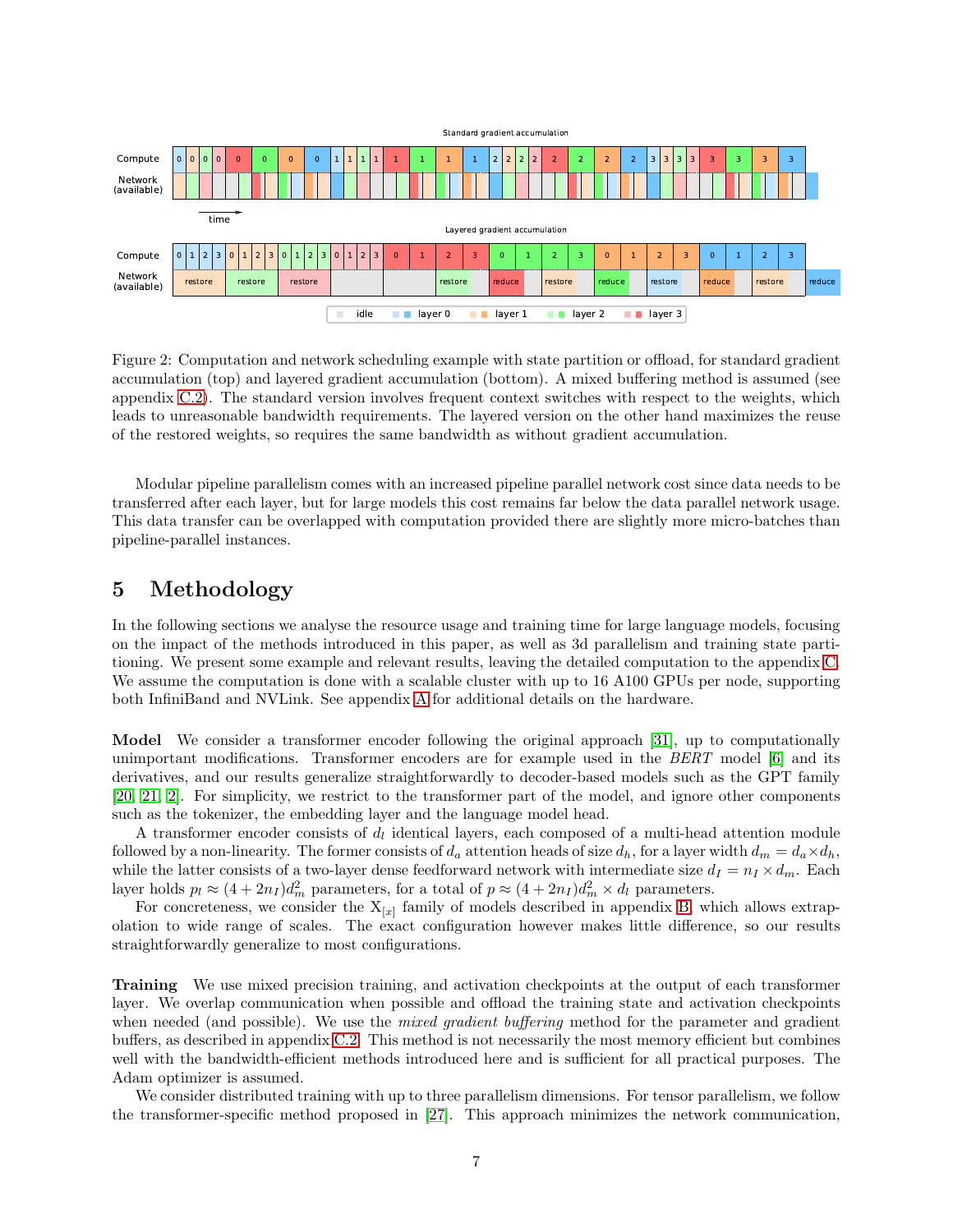

<span id="page-7-0"></span>Figure 3: Computation and network scheduling example with standard and modular pipelines (no state partition). The modular version significantly reduces the idle time from the bubbling effect and makes the gradient reduction much easier to overlap.

which however cannot be overlapped with computation.

We investigate three training strategies. In the *baseline*, we use standard data and pipeline parallelism (without partition), as described in section [2.4.](#page-2-1) In the partitioned approach, we also partition the training state in the data-parallel direction. In the *improved* approach, we implement layered gradient accumulation and modular pipeline parallelism. Unless specified otherwise, we partition the training state in the improved approach, as it is preferable to do so in most cases.

Optimal configuration We select the distributed training configuration as follow, with the goal of optimizing the training speed without wasting too much computational power. We train at or slightly below the critical batch size, as training above it is inefficient. The selection is based on the resource usage described in appendix [C.](#page-18-1)

In the baseline, we select the highest possible pipeline parallelism (if applicable), as it reduces memory usage while also increasing efficiency due to the faster gradient reduction. We select a micro-batch count slightly above  $n_l$  to ensure overlap of the pipeline-parallel computation and the smallest micro-batch size that does not cause a communication bottleneck. With pipeline parallelism, we impose a maximum overhead of 25% from the gradient reduction, although it is only constraining for smaller models and slow networks. When offloading is needed, the micro-batch size is also constrained by the CPU-GPU transfer rate, and there may be an additional bottleneck in the PCI-express conection which is shared between CPU and Infiniband transfers.

In the partitioned approach, we do not consider pipeline parallelism as it leads to worse results. Instead, we maximize the data parallelism degree  $n<sub>b</sub>$ . Due to the increased network communication, the gradient reduction is more constraining on the micro-batch size than in the baseline approach, but offloading is in general not constraining at all due to the small size of the offloaded state.

In the improved approach, we can set the micro-batch size to one, and avoid a communication bottleneck with a high enough count  $n_{\mu}$ . We maximize  $n_b$ , then  $n_l$  under these considerations, so that the bubbling overhead is minimized. It is in general preferable not to overlap the pipeline-parallel communication, as  $n_{\mu}$ and  $n_l$  are both small and rounding up to a single extra micro-batch would significantly reduce the training speed.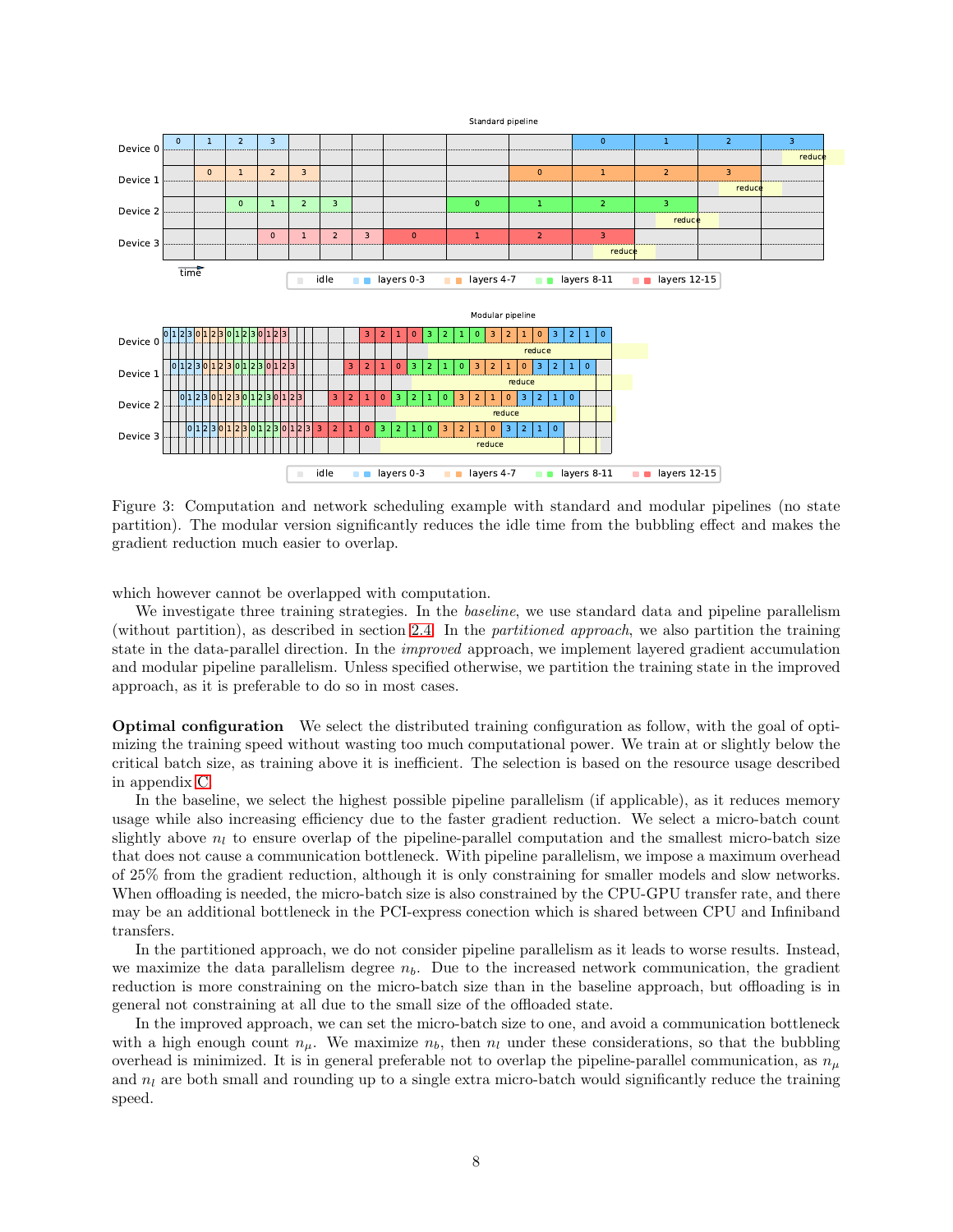| Parallelism     | Method          | Offload | b    | $b_{\mu}$ | $n_{\mu}$ | $n_{\rm gpu}$ | $n_{b}$ | $n_l$ | $n_a$ | Efficiency | Time            |
|-----------------|-----------------|---------|------|-----------|-----------|---------------|---------|-------|-------|------------|-----------------|
| None            | <b>Baseline</b> | ✓       | 2416 | 4         | 604       |               |         |       |       | 1.00       | 630 y           |
| Data            | <b>Baseline</b> | √       | 2415 | 5         |           | 483           | 483     | 1     |       | 1.00       | 1.3y            |
| Data            | Partitioned     | ✓       | 2415 | 5         |           | 483           | 483     | 1     |       | 1.00       | $1.3\mathrm{v}$ |
| $Data + pipe$   | <b>Baseline</b> | ✓       | 2412 | 4         | 201       | 480           | 3       | 160   | 1     | 0.56       | $2.4\text{ y}$  |
| $Data + pipe$   | Improved        | х       | 2415 |           | 5         | 2415          | 483     | 5     |       | 0.94       | 100d            |
| $Data + tensor$ | Baseline        |         | 2415 | 5         |           | 7728          | 483     | 1     | 16    | 0.93       | 32 <sub>d</sub> |
| $Data + tensor$ | Partitioned     | х       | 2415 | 5         |           | 7728          | 483     | 1     | 16    | 0.93       | 32d             |
| 3d              | <b>Baseline</b> | х       | 2408 |           | 172       | 35840         | 14      | 160   | 16    | 0.48       | 13 <sub>d</sub> |
| 3d              | Improved        | х       | 2415 |           | 5         | 38640         | 483     | 5     | 16    | 0.88       | 6.8d            |

<span id="page-8-1"></span>Table 6.1: Fastest training configuration for  $X_{160}$  for selected training methods

<span id="page-8-2"></span>Table 6.2: Memory usage breakdown for the same training configurations.

| Parallelism     | Method          | State  | Checkpoint | <b>Buffers</b> | Activations | Offloadable      | Non-offloadable |
|-----------------|-----------------|--------|------------|----------------|-------------|------------------|-----------------|
| None            | <b>Baseline</b> | 14.1 K | 47.2 K     | 43.9           | 24.9        | $61.2\text{ K}$  | 68.8            |
| Data            | <b>Baseline</b> | 14.1 K | 97.7       | 43.9           | 31.1        | $14.2\mathrm{K}$ | 75.1            |
| Data            | Partitioned     | 29.1   | 97.7       | 43.9           | 31.1        | 127              | 75.1            |
| $Data + pipe$   | <b>Baseline</b> | 87.9   | 98.1       | 43.9           | 24.9        | 186              | 68.8            |
| $Data + pipe$   | Improved        | 5.82   | 19.5       | 43.9           | 6.23        | 25.4             | 50.2            |
| $Data + tensor$ | <b>Baseline</b> | 879    | 6.10       | 2.75           | 1.95        | 885              | 4.69            |
| $Data + tensor$ | Partitioned     | 1.82   | 6.10       | 2.75           | 1.95        | 7.92             | 4.69            |
| 3d              | <b>Baseline</b> | 5.49   | 1.31       | 2.75           | 0.389       | 6.81             | 3.14            |
| 3d              | Improved        | 0.364  | 1.22       | 2.75           | 0.389       | 1.58             | 3.14            |

In all cases, tensor parallelism allows a near-perfect split of both the memory and computation. We impose a maximum overhead of 25%, which for large models (above  $\sim$  50 billion parameters) allows the practical limit  $n_a = 16$ . At extreme scales (25 trillion parameters) it becomes possible to efficiently use tensor parallelism over InfiniBand with  $n_a > 16$ .

Resource usage The computation, memory and bandwidth requirements are evaluated in appendix [C.](#page-18-1) To obtain a training time estimate, we compare the available and required computational power, taking into account the measurable overheads from the pipeline bubble and non-overlapped data transfers. We do not however consider the efficiency of the computational kernels, the data transfers and the communication overlap, so the training times are likely underestimated. On the other hand, the memory usage is expected to be accurate for the given training configurations.

### <span id="page-8-0"></span>6 Trillion parameter example

To investigate the requirements for training at the trillion-parameter scale, we consider the 1.26 trillion parameter model  $X_{160}$ . This model consists of 160 transformer layers with 80 heads of size 320, for a width of 25600. The sequence length is 2560, and the critical batch size is estimated to be around 2420. Training for 100 k steps requires  $6.24 \times 10^{24}$  floating point operations, or 72 exaflop/s·day, which corresponds to 231 k GPU-days on A100s at perfect efficiency.

Although the computational requirement strongly hints that a large cluster is necessary, for comparison purpose we investigate various distributed training scenarios, with the training configuration selected as follow. The resulting configurations are summarized in table [6.1,](#page-8-1) together with the expected computational efficiency and training time. We find both data and tensor parallelism to be necessary (and together sufficient) to train in a reasonable amount of time. However, modular pipeline parallelism stands out with both a high GPU count and near-optimal efficiency, allowing to train the model in a week. It also out-performs the baseline in the absence of tensor parallelism, but the training time remains above three months.

A breakdown of the memory usage for each configuration is shown in table [6.2.](#page-8-2) All methods are possible from a memory perspective, assuming a minimal memory fragmentation overhead. However, the baseline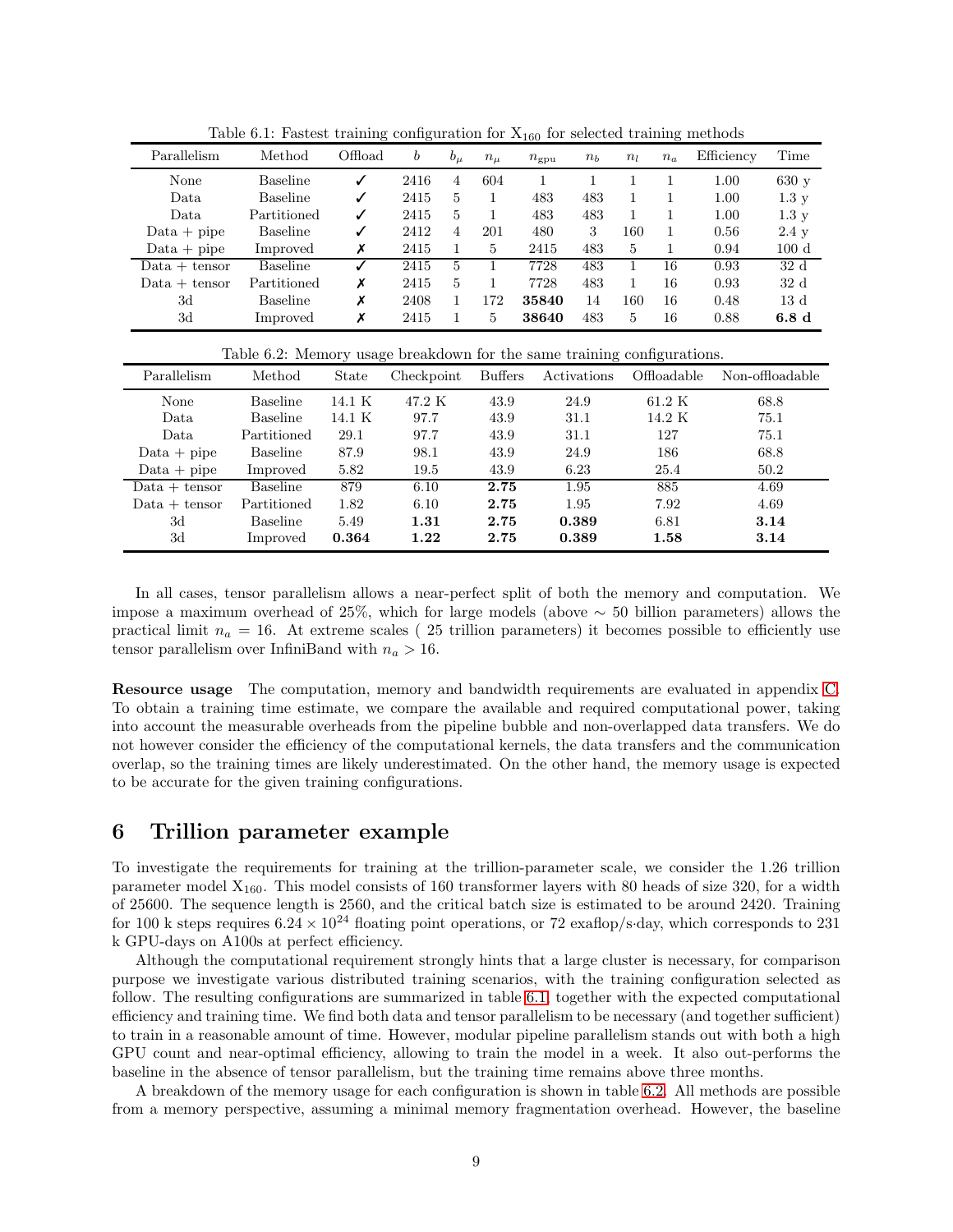<span id="page-9-1"></span>

| Parallelism     | Method      | b    | $n_a$          | $n_{\rm g_{\rm D}u}$ | Offloadable | Non-offloadable | Efficiency | Time |
|-----------------|-------------|------|----------------|----------------------|-------------|-----------------|------------|------|
| $Data + tensor$ | Partitioned | 2415 | 16             | 7728                 | 7.92        | 4.69            | 0.93       | 32d  |
| 3d              | Baseline    | 2416 | 16             | 10240                | 10.1        | 3.14            | 0.73       | 31 d |
| 3d              | Improved    | 2220 | 4              | 7400                 | 7.76        | 12.5            | 0.97       | 32d  |
| $Data + tensor$ | Partitioned | 1660 | 8              | 1328                 | 35.0        | 9.38            | 0.97       | 180d |
| $Pipe + tensor$ | Baseline    | 2416 | 8              | 1280                 | 47.9        | 6.27            | 0.91       | 199d |
| 3d              | Improved    | 792  | $\overline{2}$ | 1320                 | 22.4        | 25.1            | 0.97       | 180d |
| $Data + pipe$   | Improved    | 1572 |                | 1310                 | 34.2        | 50.2            | 0.98       | 180d |
| 3d              | Improved    | 102  | 16             | 1360                 | 11.8        | 3.14            | 0.91       | 186d |

Table 6.3: Selected training configuration for  $X_{160}$  for the specified training times of one and six months

approach requires an impractical amount of offloaded memory without pipeline parallelism. The improved method has the lowest memory footprint of 4.72 GB, which is 17 times less than the memory available in an 80 GB A100.

Smaller clusters Although training scales to nearly 40000 GPUs, it may be difficult to find a cluster of that size, so there is a strong case for training with fewer GPUs over a longer period. There are a variety of viable strategies for smaller clusters, allowing trade-offs between efficiency, memory usage, and the choice of parallelism methods. In table [6.3](#page-9-1) we provide some example configurations with high efficiency for the target training times of one and six months. With these time constraints, it is possible to train with clusters of sizes 7400 and 1300 respectively, which makes training available to a marginally wider community. The memory usage is increased when compared with the larger clusters but remains far below what is available. Among the methods considered, ours is the most efficient, although the margin becomes negligible for longer training times. It is also far more flexible, as shown for example in the last two entries. For the six-month training it is the only one able to train without tensor parallelism (with offload). It is also able to train with a much lower batch size, which amounts to an extra efficiency gain as there is an implicit cost to training with a high batch size.

# <span id="page-9-0"></span>7 Scaling analysis and practical limits

We analyze how the memory usage and training time scale with the model size, using the  $X[x]$  model family described in appendix [C.2.](#page-19-0) We consider the same three training strategies as before — baseline, partitioned and improved — but restrict to the fastest configuration for each.

Figure [4](#page-10-0) shows the memory usage and training time as a function of the model size at various scales. The improved method outperforms the others at most scales, although it becomes identical to the partitioned approach above the quadrillion parameter scale, as pipeline parallelism is no longer necessary.

Focusing on the improved method, we find that 80 GB is enough to train models up to 280 trillion parameters, with offloading being required above 90 trillion. However, such model would take up to four years to train (and more when taking the real computation efficiency into account), which is unreasonably long as for instance waiting for the next generation of hardware would likely be faster. To obtain better scaling limits, we consider a reasonable threshold of one month, and a more generous threshold of one year. These thresholds respectively result in limits of about 4.5 and 50 trillion parameters, with total memory usages of 13 and 62 GB.

The above results show a strong limitation on the model size due to the training time. It may however be possible to do better with existing GPUs. While data and pipeline parallelism are fundamentally limited by the critical batch size, tensor parallelism is limited by a computer design choice which limits the node size to 16. The fully connected NVSwitch topology in DGX and HGX nodes is convenient in the general case, but tensor parallelism only requires a ring topology, which is easy to scale to an arbitrary size. This means larger nodes (or separate nodes connected with NVLink) should be possible, although it may require a certain amount of engineering. For this reason, we consider the scenario where the node size limitation is removed, with the results being shown in figure [5.](#page-10-1) In this case, there is enough memory for models up to 100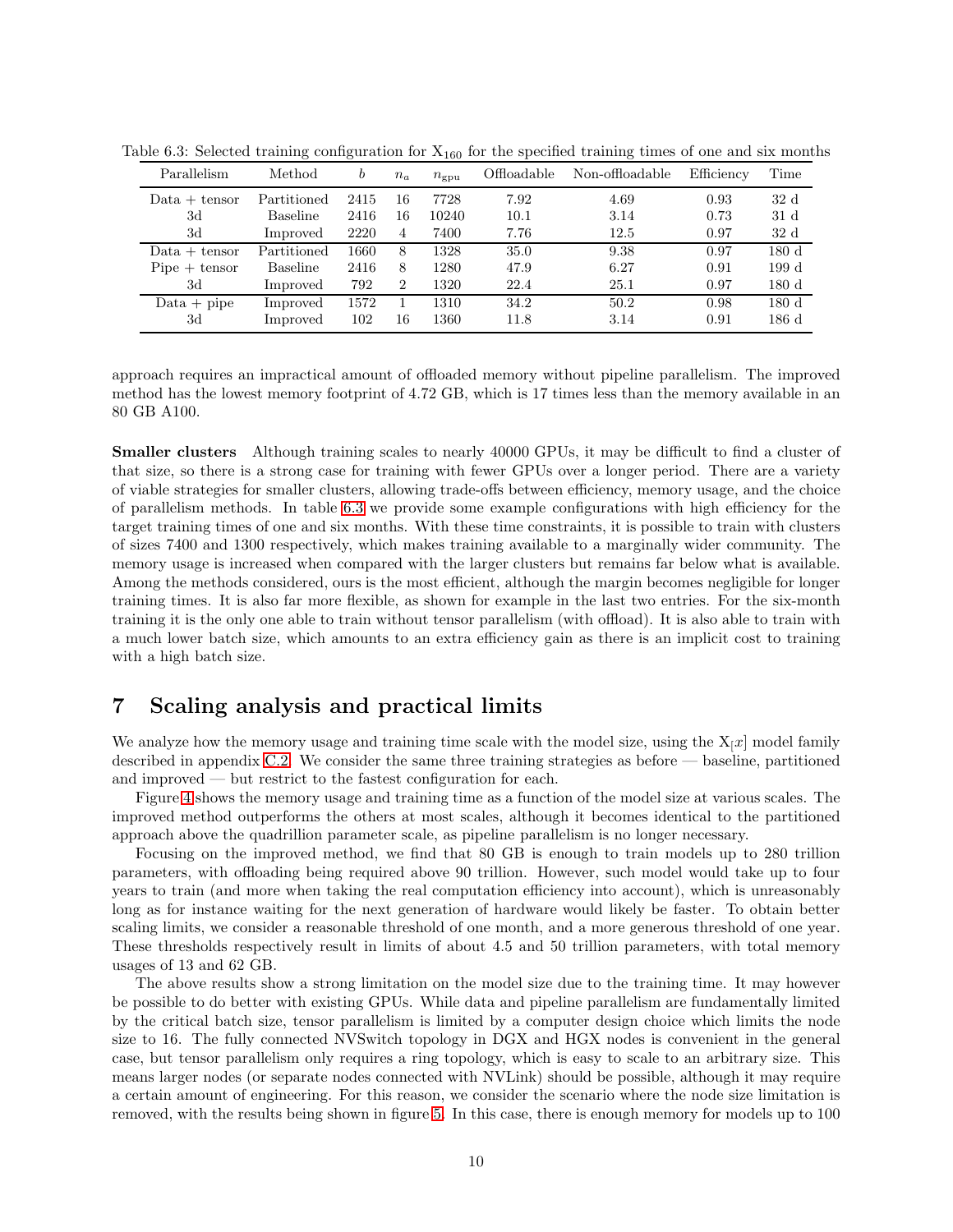

<span id="page-10-0"></span>Figure 4: Approximate minimal memory usage and training time for selected training methods, with a maximum node size of 16.



<span id="page-10-1"></span>Figure 5: Approximate minimal memory usage and training time for selected training methods.

quadrillion parameters, while the training time reduces the limit to 40 trillion (one month) or 900 trillion parameters (one year).

There is no memory wall While memory usage is not a problem until astronomical scales, we can go further and show memory is *never* a problem. For this, we suppose at some point in the future it becomes possible to train a given model in a fixed time of one month, either using faster devices or faster network connections. Then we measure how much memory would be needed, in relation to the computing power. For simplicity, we assume that the configuration still uses as much data and pipeline parallelism as possible, and scales only with tensor parallelism. The results are shown in figure [6,](#page-11-2) which shows that the memory requirement decreases with the model size. In fact, memory is only an issue at smaller scales, which may in part explain the perceived memory problem, but it is already possible to train those models much faster with a minimal amount of memory (dotted line). These results are not particularly surprising, since the highest memory scaling comes from the state which is proportional to the model size, while the computation has a worse scaling due to the increased input size.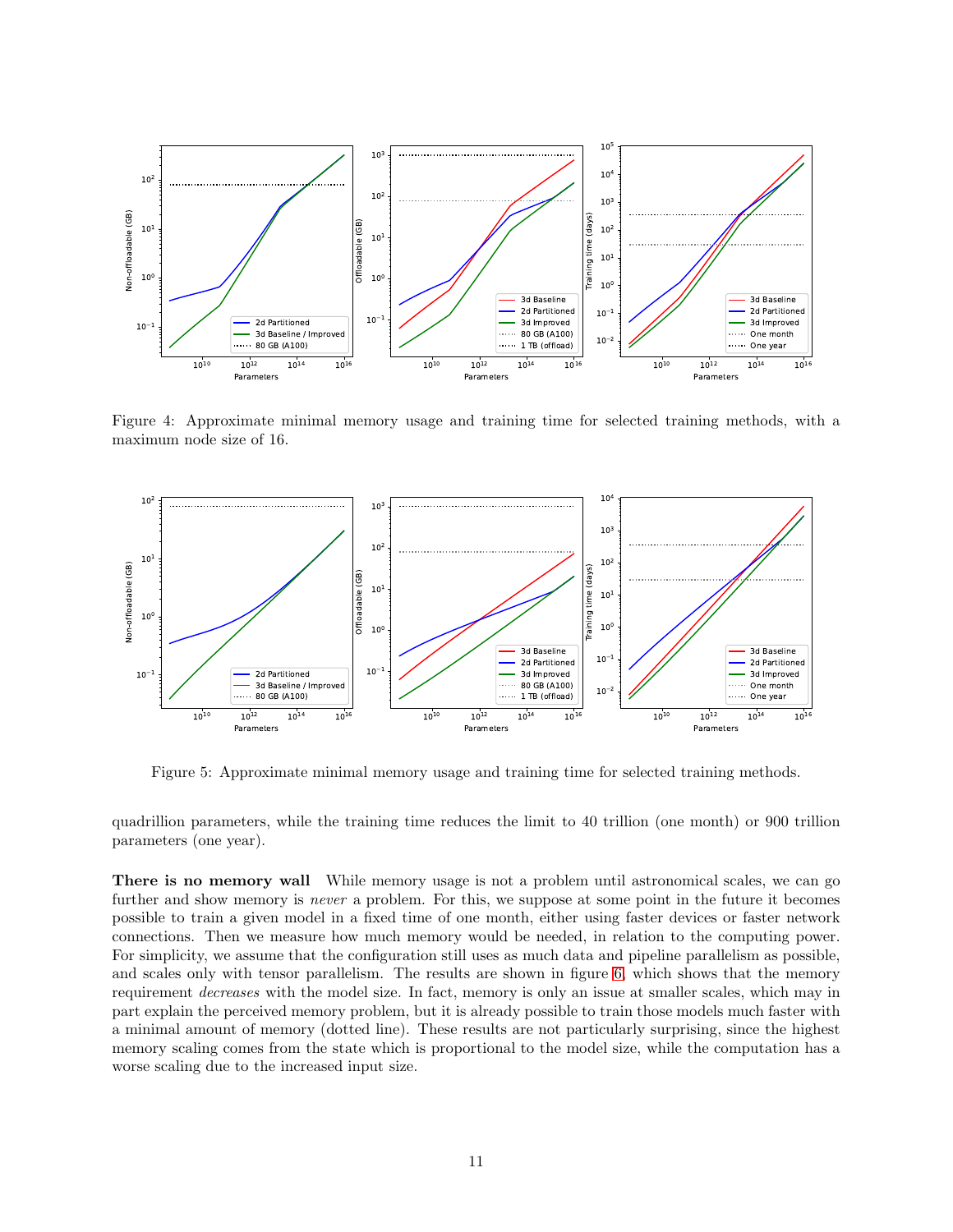

<span id="page-11-2"></span>Figure 6: Required memory to compute ratio for training a transformer in one month, as a function of the model size. The dotted line shows a faster training scheme which is already possible on A100s.

# <span id="page-11-1"></span>8 Additional training considerations

While we assumed so far the existence of a sufficiently large supercomputer, in practice this may be difficult to achieve. Training a large language model is very expensive, and setting up such supercomputer exclusively for this purpose significantly increases the cost. For this reason, it is preferable to leverage data centers where the nodes can quickly switch to and from other workloads so that they are used without interruption. In this scenario, the number of available nodes may vary during training, for example if higher priority workloads need to be run or some nodes need to be removed for maintenance. This means training should preferably be *elastic*, i.e., it should support variations in the cluster size. Even in a fixed cluster, the risk of hardware failure is high due to the large number of components, and handling these failures requires some form of elasticity. While a complete analysis of elastic training is outside the scope of this paper, in this section we investigate some concerns and potential optimizations related to the optimizations presented in this paper. We assume the nodes are located in the same data center and preferably connected through InfiniBand, although in section [8.3](#page-12-0) we investigate the effect of training over a slower Ethernet connection. We also assume the various parallelism and network bounds presented in this paper are respected, which can be done by scaling the data parallelism degree down from the maximum allowed value. When the state is partitioned, this presents additional challenges since the partitioning changes during training, but we show in section [8.3](#page-12-0) that partitioning actually helps with elasticity. The varying partition may also increase the memory usage, but there is plenty of room for it.

### 8.1 Don't decay the learning rate, increase the cluster size

The analysis so far wrongly assumed that the critical batch size is constant during training. During early training the gradients contain a strong model-improving signal, but as the model is trained this signal becomes less important relative to the noise, which increases the number of samples required to obtain an accurate estimate, i.e., the critical batch size. The "unique" critical batch size considered so far corresponds to the value during late training, and using it implies a wasteful training above the critical batch size during training. Instead, the critical batch size can be evaluated dynamically during training, and the batch size adjusted accordingly [\[15,](#page-15-5) [28\]](#page-16-15). In the present context, this means the maximum cluster size varies during training, and when elastic training is possible it should be adjusted dynamically. Doing so reduces the cost of training without significantly affecting the training time.

### <span id="page-11-0"></span>8.2 Offloading revisited: real-time checkpoints

In the previous sections we found offloading to be possible, but rarely necessary from a memory perspective. Here we take another look at offloading, this time with the objective of keeping a copy of the weights in a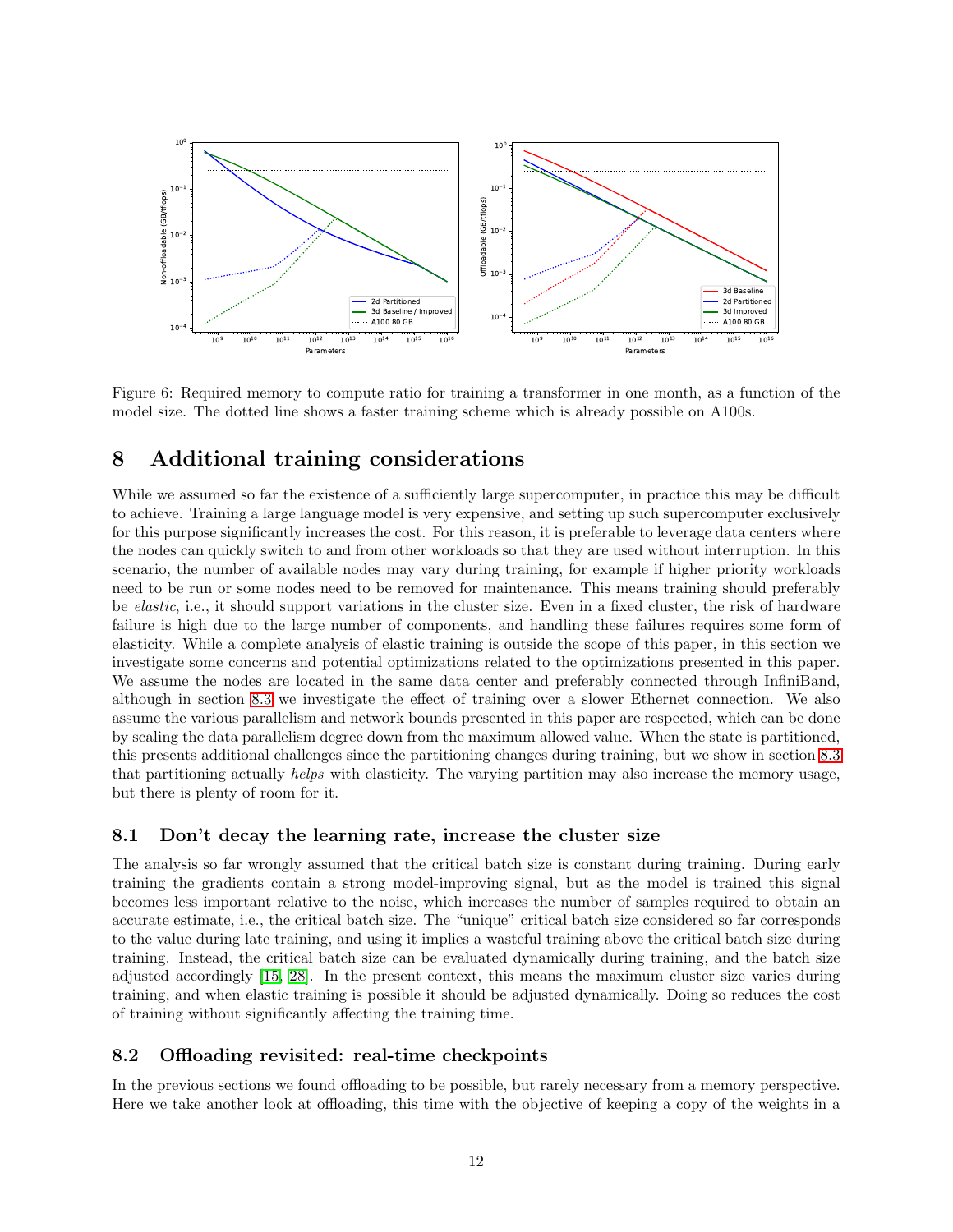

<span id="page-12-1"></span>Figure 7: Required memory to compute ratio for training a transformer in one month, as a function of the model size. The dotted line shows a faster training scheme which is already possible on A100s.

secure and accessible location, a practice also known as "saving a checkpoint". Saving checkpoints typically takes a long time during which the cluster is idle, often taking longer than training multiple batches. This means checkpoints cannot be saved often, and failures lead to a significant loss of progress. There is also a significant downtime in elastic training, since a variation of the cluster means a checkpoint must be saved, then loaded in the new nodes. This downtime is problematic when running in a data center with a lot of activity, where nodes are added and removed frequently.

Figure [7](#page-12-1) shows the arithmetic intensity and bandwidth requirement for offloading the model. In the partitioned case, we find that the state can not only be offloaded to CPU, but it can also easily be offloaded on fast SSDs (as suggested in [\[24\]](#page-16-8)), possibly on a remote location via Ethernet, and for larger models even hard drives are fast enough. This allows keeping an up-to-date copy of the weights in a secure external location accessible by all nodes at a negligible cost, which reduces the potential cost of failure to a single batch<sup>[8](#page-12-2)</sup>. The overhead of modifying the cluster size can also be reduced to almost zero by loading the weights on the fly, even if a new partition needs to be made.

We can go further by considering activation checkpoints, which as figure [7](#page-12-1) shows need a higher bandwidth than the state, but for the larger models can also be saved to a fast remote storage. This reduces the potential loss from a crash to a single layer and allows swapping nodes in the middle of a batch at nearly zero cost.

#### <span id="page-12-0"></span>8.3 Ethernet is enough

As data centers may not be equipped with a fast InfiniBand connection, we evaluate the possibility of training over Ethernet. We assume the nodes are equipped with a 400 Gb/s Ethernet connection, which amounts to 25 Gb/s per GPU. The analysis is shown in figure [8.](#page-13-1) For larger models, the slower connection makes little difference, provided pipeline parallelism is used. However, for smaller models, a higher degree of pipeline parallelism is required to reduce the network usage, which makes it harder to mitigate the bubble in the improved case. For the trillion-parameter model, this slows down training by about 4%, but the effect is more important at smaller scales. Despite this and the communication overhead from the state partition, the improved method outperforms the baseline at smaller scales because of the improved communication overlap. For the smallest models, the partition can be avoided to further reduce the training time at a minimal memory cost (dotted line).

<span id="page-12-2"></span><sup>&</sup>lt;sup>8</sup>This can also be done in the non-partitioned by sharing the load of saving the checkpoint across the data-parallel instances, but all nodes still need to load the entire checkpoint.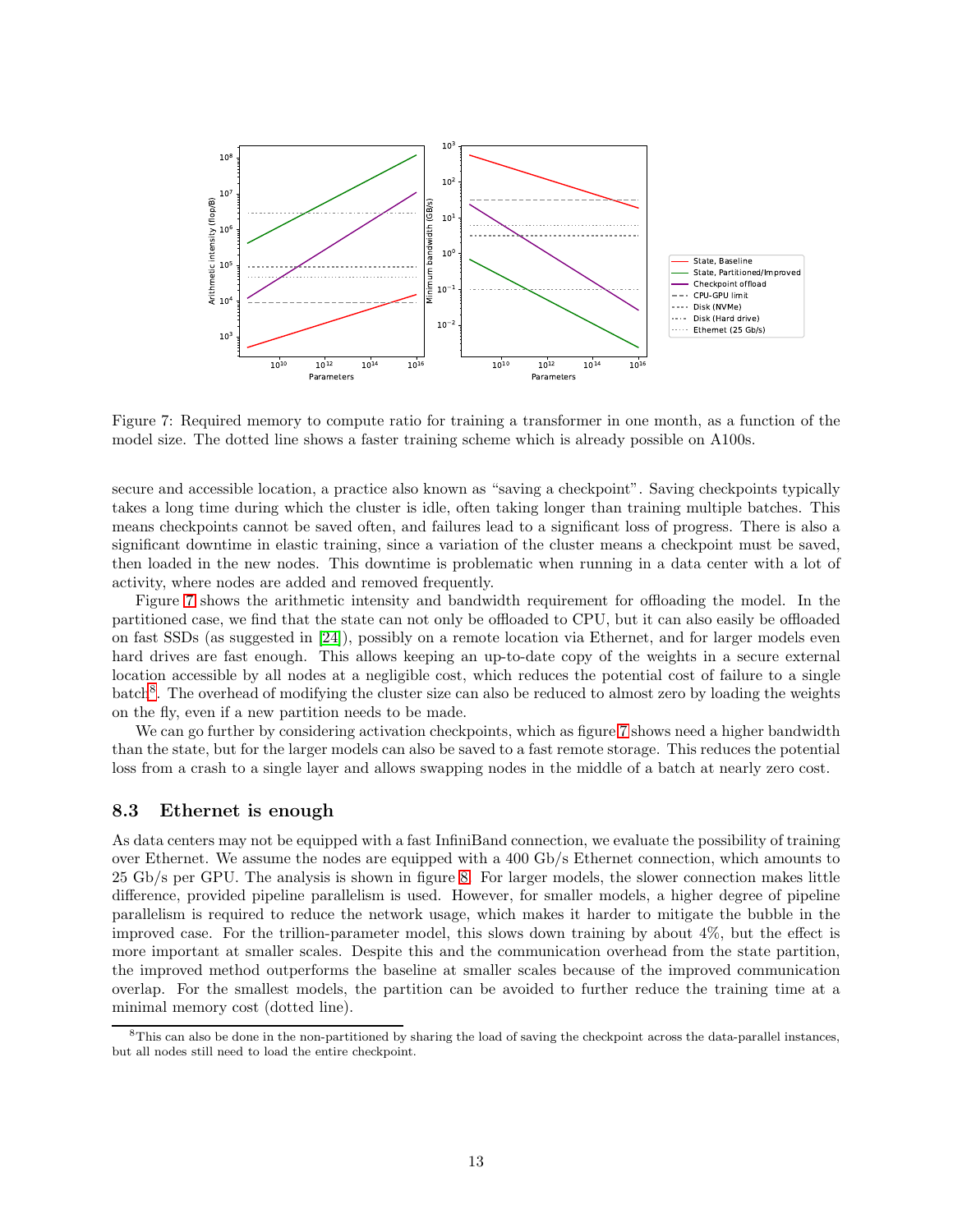

<span id="page-13-1"></span>Figure 8: Approximate minimal memory usage and training time for selected training methods, with a 25 Gb/s Ethernet connection.

# <span id="page-13-0"></span>9 Conclusions and future work

We showed that 3d parallelism is necessary for training large language models, although it remains limited by fundamental and practical bounds affecting the training time. With a combination of layered gradient accumulation, modular pipeline parallelism and training state partition, it is possible to nearly achieve these bounds while using only a small fraction of the available memory. Given a sufficiently large cluster, this allow efficiently training models above the trillion-parameter scale in a reasonable time.

Our approach is also not particularly demanding on the (inter-node) network, being able to perform relatively well with only an Ethernet connection. It also helps with the training of smaller models, which benefit from the improved communication overlap. We expect our methods to allow training models such as BERT noticeably faster than with existing state-of-the-art methods, in a matter of minutes. However, further research would be needed to make accurate predictions for models of that size, as there may be an additional overhead due the small size of the computational kernels.

#### 9.1 Fine-tuning and inference

The recent interest in extremely large models has been in large part fuelled by their potential to learn new tasks on the fly, potentially eliminating the need for fine-tuning. When fine-tuning is still needed, it requires much less computing power than training from scratch, but the computational challenge remains to some extent. For example, fine-tuning a trillion-parameter model for 1000 steps requires over 2000 GPUdays, which remains too high for many researchers. Fine-tuning can be done on smaller clusters than those considered in this paper, which may bring back the need for offloading the training state. In that regard, our approach improves over existing method such as the ZeRO family. The reduced need for data transfers allows for an easier offload, while also reducing the activation memory and the network requirement. Note that fine-tuning models above the trillion-parameter scale brings back the need for 3d parallelism and large clusters, assuming a pre-trained model is available to begin with.

Inference represents an additional challenge, because it also needs to be optimized for low latency. Data and pipeline parallelism do not help in that regard, and tensor parallelism is limited by the node size. This sets a lower bound of several seconds per trillion parameters, depending on the sequence length and computational precision. Consequently, the largest language models may not be suitable for real-time applications until with current hardware. As with fine-tuning, offloading may also be necessary for inference, which can run with a minimal number of devices.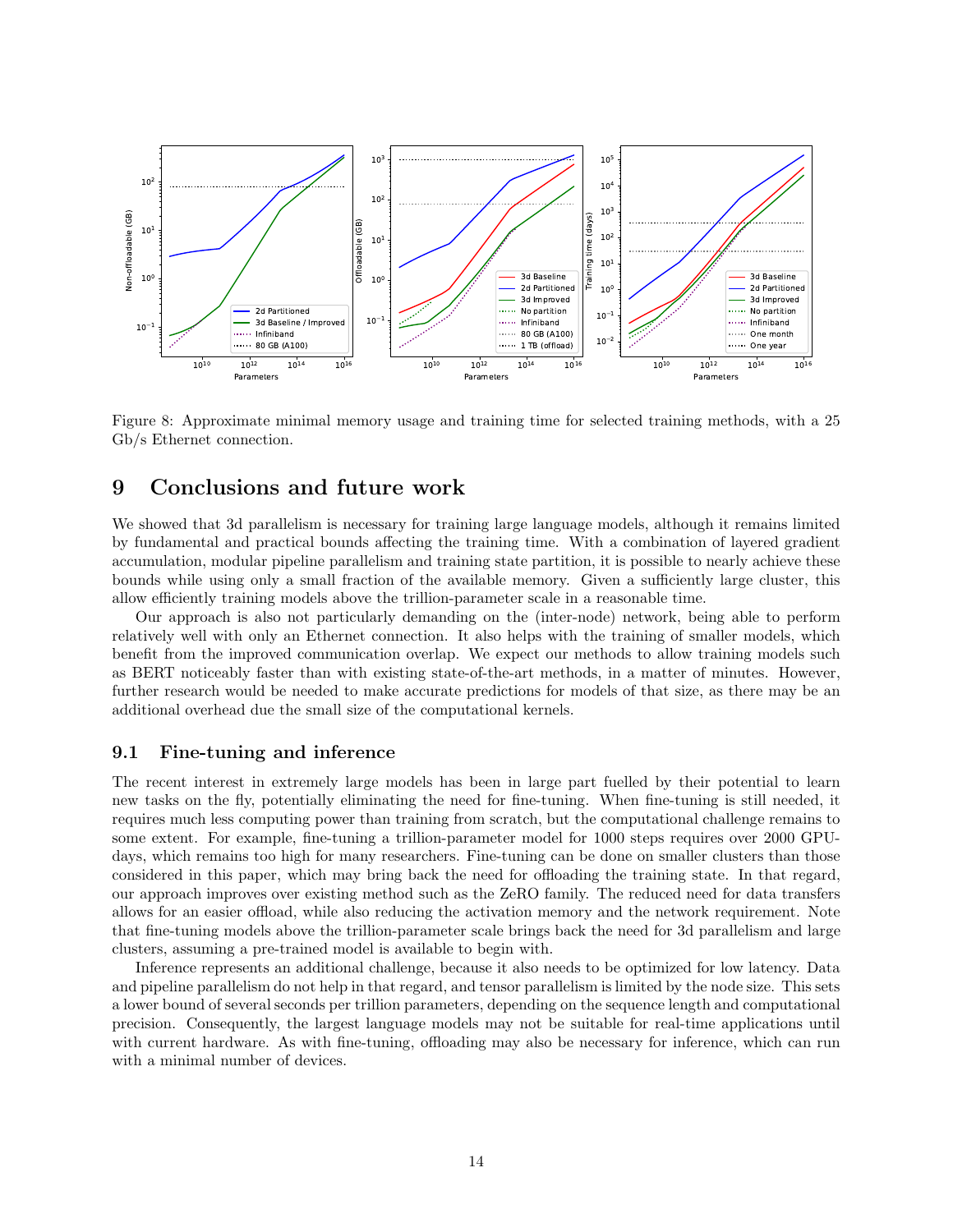#### 9.2 Computational wall

Beyond the trillion-parameter scale, our results show an increasingly high lower bound on the training time which makes it impossible to train arbitrarily large models. For example, a 50 trillion parameter model takes at least a year to train, while a quadrillion parameter model would need decades. As hardware speed is currently increasing at a much slower pace than the model size (and the computational requirement), this computational wall will not be addressed by hardware speed alone. Instead, a dedicated effort is needed to either reduce the computational requirement or provide more computational power through distributed training improvements.

Sparse models There is a significant research effort dedicated to reducing the computational requirement of language models through sparsity, with some promising results. For example, mixture of experts methods have been shown to improve the model performance for a fixed computational budget [\[8,](#page-15-2) [13\]](#page-15-13), while *sparse* matrix multiplications enable training on much larger sequences [\[1,](#page-15-14) [4,](#page-15-15) [33\]](#page-16-16). While we leave a detailed analysis for future work, we expect sparsity to increase the network and memory usage due to the reduced arithmetic intensity, which should not be problematic unless pushed to the extreme.

Hardware implications Recent trends in hardware have focused on large GPUs with as much memory as possible. This was motivated in good part by the requirements of smaller models as well as simplicity considerations, as large devices reduce the need for complex parallelism methods and aggressive memory optimizations. However, this focus on size increases costs, and splits the limited memory bandwidth between large numbers of computational cores, causing memory bottlenecks.

The situation is different for larger models, for which simplicity is not an option. In this case 3d parallelism becomes necessary, and the unavoidable memory optimizations bring down the memory usage to a minimum. Instead, the real challenge for large models lies in the cost and duration of training. As emphasised by our results, the key to a faster training is in large scale tensor parallelism, which needs many GPUs to be connected through a high bandwidth, low latency interconnect. The size of the GPUs is not particularly important, and in fact, (a lot of) smaller devices may be preferable as they are less affected by bandwidth limitations. The GPUs only need a small amount of fast memory, as long as there is a larger amount of external storage for fine-tuning and inference.

### 9.3 Scaling concerns

While we focused on *how* to train a very large transformer, we did not attempt to determine whether one should do it, or even can afford it. Training models at the trillion-parameter scale requires thousands or preferably tens of thousands of GPUs, which implies astronomical costs far beyond the means of most researchers. Training at this scale also has a significant environmental impact, both from the electricity usage and the amount of hardware being used.

In addition to the cost, language models are challenging from an ethical standpoint, and the scale of the model does not help on that regard (see for example [\[2\]](#page-15-0)). Language models tend to be highly biased and unfair, a behavior learned from the training data. Due to their performance, they can also be used to impersonate real humans, enabling a wide range of unethical applications. While it is impossible to prevent such misuse in the long term, we hope that large language models become more accessible to the research community in the near future, so that mitigating solutions can be found as soon as possible.

# Acknowledgements

We would like to thank Harm de Vries for providing extensive support while writing the paper, Eric Robert and Simon Bélanger for supporting the research project, and Nathan Schucher for providing additional feedback.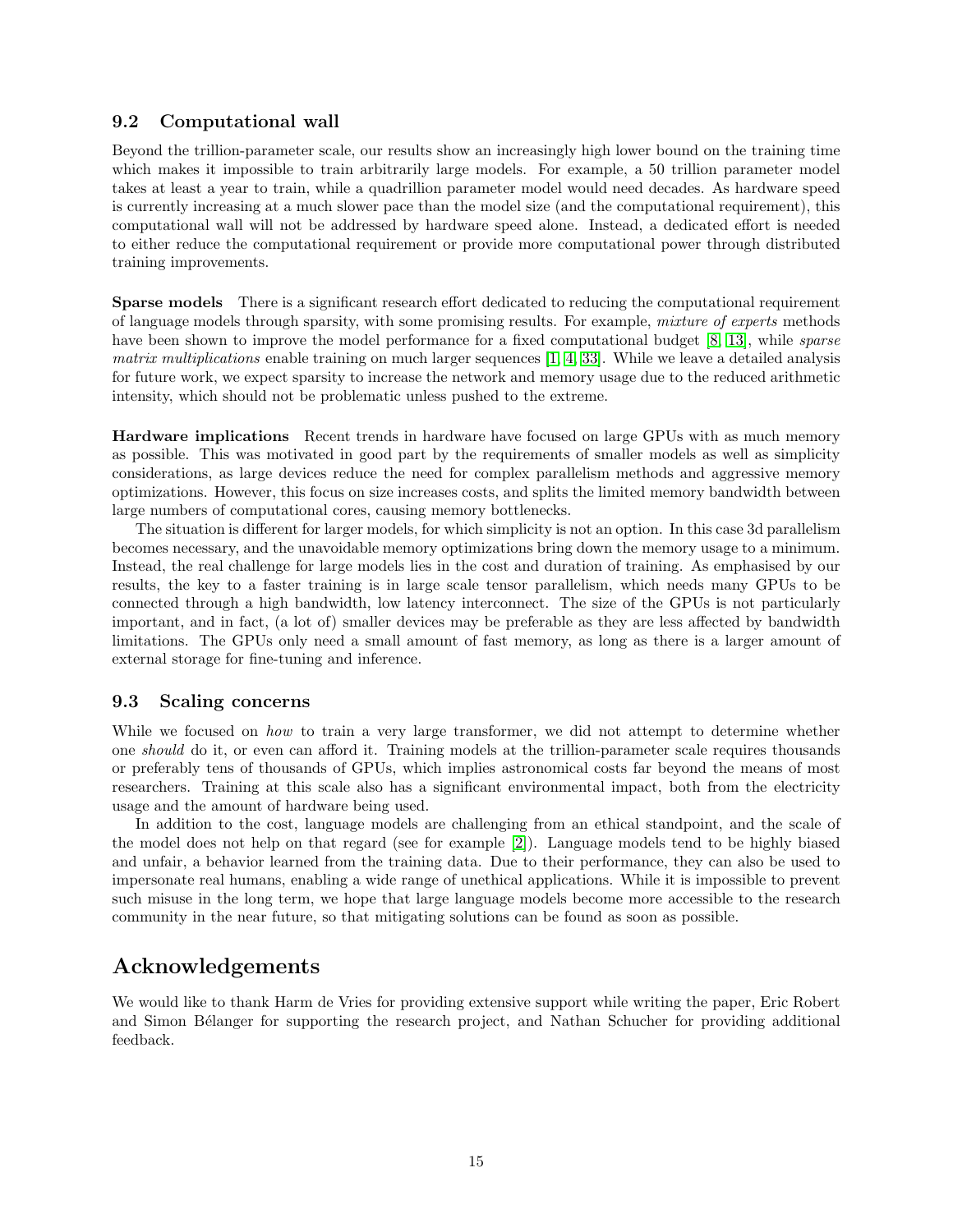# <span id="page-15-14"></span>References

- <span id="page-15-0"></span>[1] Iz Beltagy, Matthew E. Peters, and Arman Cohan. Longformer: The long-document transformer, 2020.
- [2] Tom B. Brown, Benjamin Mann, Nick Ryder, Melanie Subbiah, Jared Kaplan, Prafulla Dhariwal, Arvind Neelakantan, Pranav Shyam, Girish Sastry, Amanda Askell, Sandhini Agarwal, Ariel Herbert-Voss, Gretchen Krueger, Tom Henighan, Rewon Child, Aditya Ramesh, Daniel M. Ziegler, Jeffrey Wu, Clemens Winter, Christopher Hesse, Mark Chen, Eric Sigler, Mateusz Litwin, Scott Gray, Benjamin Chess, Jack Clark, Christopher Berner, Sam McCandlish, Alec Radford, Ilya Sutskever, and Dario Amodei. Language models are few-shot learners, 2020.
- <span id="page-15-15"></span><span id="page-15-12"></span>[3] Tianqi Chen, Bing Xu, Chiyuan Zhang, and Carlos Guestrin. Training deep nets with sublinear memory cost, 2016.
- <span id="page-15-16"></span>[4] Rewon Child, Scott Gray, Alec Radford, and Ilya Sutskever. Generating long sequences with sparse transformers, 2019.
- <span id="page-15-1"></span>[5] NVIDIA Corporation. <https://www.nvidia.com/en-us/data-center/>. Accessed: 2020-04-01.
- <span id="page-15-10"></span>[6] Jacob Devlin, Ming-Wei Chang, Kenton Lee, and Kristina Toutanova. Bert: Pre-training of deep bidirectional transformers for language understanding, 2019.
- <span id="page-15-2"></span>[7] John C. Duchi, Sorathan Chaturapruek, and Christopher Ré. Asynchronous stochastic convex optimization, 2015.
- [8] William Fedus, Barret Zoph, and Noam Shazeer. Switch transformers: Scaling to trillion parameter models with simple and efficient sparsity, 2021.
- <span id="page-15-4"></span>[9] Noah Golmant, Nikita Vemuri, Zhewei Yao, Vladimir Feinberg, Amir Gholami, Kai Rothauge, Michael W. Mahoney, and Joseph Gonzalez. On the computational inefficiency of large batch sizes for stochastic gradient descent, 2018.
- <span id="page-15-11"></span><span id="page-15-8"></span>[10] Robert Hannah and Wotao Yin. On unbounded delays in asynchronous parallel fixed-point algorithms, 2017.
- [11] Yanping Huang, Youlong Cheng, Ankur Bapna, Orhan Firat, Mia Xu Chen, Dehao Chen, HyoukJoong Lee, Jiquan Ngiam, Quoc V. Le, Yonghui Wu, and Zhifeng Chen. Gpipe: Efficient training of giant neural networks using pipeline parallelism, 2019.
- <span id="page-15-6"></span>[12] Jared Kaplan, Sam McCandlish, Tom Henighan, Tom B. Brown, Benjamin Chess, Rewon Child, Scott Gray, Alec Radford, Jeffrey Wu, and Dario Amodei. Scaling laws for neural language models, 2020.
- <span id="page-15-13"></span>[13] Dmitry Lepikhin, HyoukJoong Lee, Yuanzhong Xu, Dehao Chen, Orhan Firat, Yanping Huang, Maxim Krikun, Noam Shazeer, and Zhifeng Chen. Gshard: Scaling giant models with conditional computation and automatic sharding, 2020.
- <span id="page-15-3"></span>[14] Mike Lewis, Yinhan Liu, Naman Goyal, Marjan Ghazvininejad, Abdelrahman Mohamed, Omer Levy, Ves Stoyanov, and Luke Zettlemoyer. Bart: Denoising sequence-to-sequence pre-training for natural language generation, translation, and comprehension, 2019.
- <span id="page-15-5"></span>[15] Sam McCandlish, Jared Kaplan, Dario Amodei, and OpenAI Dota Team. An empirical model of largebatch training, 2018.
- <span id="page-15-7"></span>[16] Paulius Micikevicius, Sharan Narang, Jonah Alben, Gregory Diamos, Erich Elsen, David Garcia, Boris Ginsburg, Michael Houston, Oleksii Kuchaiev, Ganesh Venkatesh, and Hao Wu. Mixed precision training, 2018.
- <span id="page-15-9"></span>[17] Deepak Narayanan, Amar Phanishayee, Kaiyu Shi, Xie Chen, and Matei Zaharia. Memory-efficient pipeline-parallel dnn training, 2021.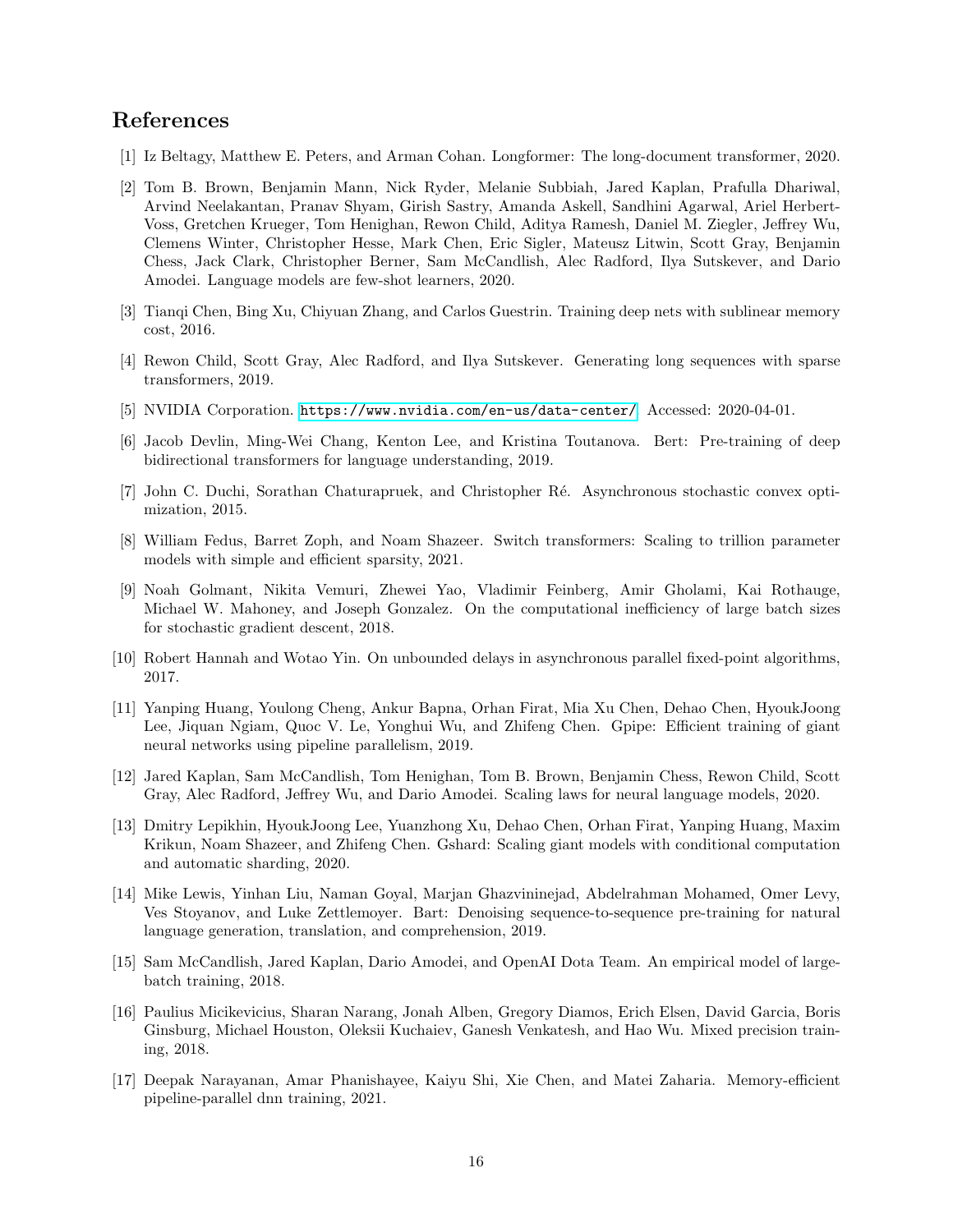- <span id="page-16-5"></span>[18] Deepak Narayanan, Mohammad Shoeybi, Jared Casper, Patrick LeGresley, Mostofa Patwary, Vijay Korthikanti, Dmitri Vainbrand, Prethvi Kashinkunti, Julie Bernauer, Bryan Catanzaro, Amar Phanishayee, and Matei Zaharia. Efficient large-scale language model training on gpu clusters, 2021.
- <span id="page-16-14"></span><span id="page-16-10"></span>[19] Feng Niu, Benjamin Recht, Christopher Re, and Stephen J. Wright. Hogwild!: A lock-free approach to parallelizing stochastic gradient descent, 2011.
- <span id="page-16-1"></span>[20] Alec Radford, Karthik Narasimhan, Tim Salimans, and Ilya Sutskever. Improving language understanding by generative pre-training, 2018.
- <span id="page-16-2"></span>[21] Alec Radford, Jeff Wu, Rewon Child, David Luan, Dario Amodei, and Ilya Sutskever. Language models are unsupervised multitask learners, 2019.
- [22] Colin Raffel, Noam Shazeer, Adam Roberts, Katherine Lee, Sharan Narang, Michael Matena, Yanqi Zhou, Wei Li, and Peter J. Liu. Exploring the limits of transfer learning with a unified text-to-text transformer, 2020.
- <span id="page-16-8"></span><span id="page-16-6"></span>[23] Samyam Rajbhandari, Jeff Rasley, Olatunji Ruwase, and Yuxiong He. Zero: Memory optimizations toward training trillion parameter models, 2020.
- [24] Samyam Rajbhandari, Olatunji Ruwase, Jeff Rasley, Shaden Smith, and Yuxiong He. Zero-infinity: Breaking the gpu memory wall for extreme scale deep learning, 2021.
- <span id="page-16-7"></span>[25] Jie Ren, Samyam Rajbhandari, Reza Yazdani Aminabadi, Olatunji Ruwase, Shuangyan Yang, Minjia Zhang, Dong Li, and Yuxiong He. Zero-offload: Democratizing billion-scale model training, 2021.
- <span id="page-16-9"></span>[26] Christopher J. Shallue, Jaehoon Lee, Joseph Antognini, Jascha Sohl-Dickstein, Roy Frostig, and George E. Dahl. Measuring the effects of data parallelism on neural network training, 2019.
- <span id="page-16-15"></span><span id="page-16-4"></span>[27] Mohammad Shoeybi, Mostofa Patwary, Raul Puri, Patrick LeGresley, Jared Casper, and Bryan Catanzaro. Megatron-lm: Training multi-billion parameter language models using model parallelism, 2020.
- [28] Samuel L. Smith, Pieter-Jan Kindermans, Chris Ying, and Quoc V. Le. Don't decay the learning rate, increase the batch size, 2018.
- <span id="page-16-11"></span>[29] Sebastian U. Stich, Amirkeivan Mohtashami, and Martin Jaggi. Critical parameters for scalable distributed learning with large batches and asynchronous updates, 2021.
- <span id="page-16-12"></span>[30] Hanlin Tang, Shaoduo Gan, Ammar Ahmad Awan, Samyam Rajbhandari, Conglong Li, Xiangru Lian, Ji Liu, Ce Zhang, and Yuxiong He. 1-bit adam: Communication efficient large-scale training with adam's convergence speed, 2021.
- <span id="page-16-0"></span>[31] Ashish Vaswani, Noam Shazeer, Niki Parmar, Jakob Uszkoreit, Llion Jones, Aidan N. Gomez, Lukasz Kaiser, and Illia Polosukhin. Attention is all you need, 2017.
- <span id="page-16-3"></span>[32] Zhilin Yang, Zihang Dai, Yiming Yang, Jaime Carbonell, Ruslan Salakhutdinov, and Quoc V. Le. Xlnet: Generalized autoregressive pretraining for language understanding, 2020.
- <span id="page-16-16"></span>[33] Manzil Zaheer, Guru Guruganesh, Avinava Dubey, Joshua Ainslie, Chris Alberti, Santiago Ontanon, Philip Pham, Anirudh Ravula, Qifan Wang, Li Yang, and Amr Ahmed. Big bird: Transformers for longer sequences, 2021.

### <span id="page-16-13"></span>A Hardware details

This appendix summarizes the hardware specifications relevant to this paper. For more details, see the official documentation [\[5\]](#page-15-16)

For the purpose of this paper, the computation is assumed to be done on NVIDIA A100 80 GB GPUs. Such device has a theoretical peak fp16 compute  $c_{\text{gpu}} = 312$  Tflop/s, although this value is difficult to reach in practice. The device has  $m_{\text{gpu}} = 80$  GB of memory, with a peak bandwidth  $\beta_{\text{gpu}} = 2039$  GB/s. Each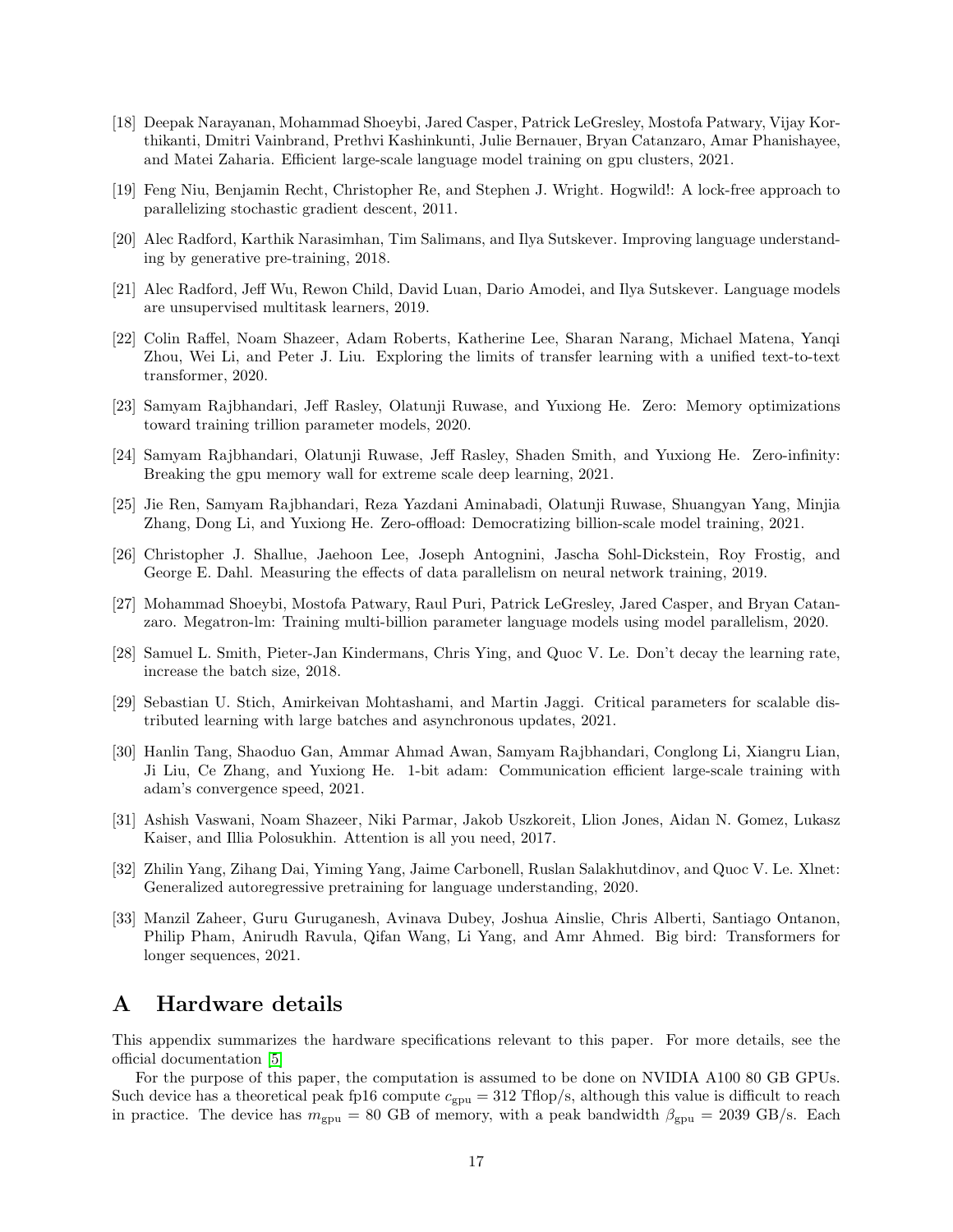<span id="page-17-3"></span>

| Network                         | Bandwidth<br>$Input + Output$<br>GB/s | Arithmetic intensity threshold<br>$@312$ Tflop/s<br>flops/B |
|---------------------------------|---------------------------------------|-------------------------------------------------------------|
| GPU memory                      | 2039                                  | 143                                                         |
| <b>NVLINK</b>                   | 600                                   | 484                                                         |
| PCI-express                     | 63                                    | $4.61\;{\rm k}$                                             |
| InfiniBand $(200 \text{ Gb/s})$ | 50                                    | $5.81\;{\rm k}$                                             |
| CPU-GPU                         | 31.5                                  | $9.22 \text{ k}$                                            |
| Ethernet $(25 \text{ Gb/s})$    | 6.25                                  | $46.5 \text{ k}$                                            |
| Disk (NVMe)                     | 3.2                                   | $90.8\ \mathrm{k}$                                          |
| Disk (Hard drive)               | 0.1                                   | 2.91 M                                                      |

Table A.1: Bandwidth and arithmetic intensity with respect to a A100 GPU for the available network interconnects and data storages.

GPU is connected to the rest of the computer with a PCIe 4.0 x16 connector and can be connected to oher GPUs with up to 12 NVLink interconnects, for a total bandwidth of 300 GB/s in each direction. When combined with NVSwitch, NVLink allows up to 16 GPUs to be fully connected, each pairwise connection being able to fully utilize the NVLink bandwidth.

Although we do not assume a specific computer architecture, we use a 16-GPU DGX or HGX A100 is as a reference[9](#page-17-1) . The GPUs are fully connected through NVSwitch, and each pair is connected to a PCI-express switch which also connects to a pair of 200 Gb/s InfiniBand interconnects and to one of the CPUs. While there is a total of 16 InfiniBand connectors, each GPU can only efficiently use one connector due to the PCI-express bottleneck. The CPUs are bundled with a large amount of memory, an Ethernet connection, additional optional InfiniBand connectors, and other standard computer components. The Ethernet connection scales to at least 400 Gb/s, which amounts to 25 Gb/s per GPU<sup>[10](#page-17-2)</sup>.

The PCI-express configuration of the HGX server creates a bottleneck on the CPU side, since a single PCIe 4.0 x16 connects the CPU to two GPUs and two InfiniBand interconnects, effectively dividing the maximum CPU-GPU throughput by half and preventing the CPUs to efficiently connect with InfiniBand. This is problematic in the offloading scenarios where data is transferred through the CPUs. The problem could be fixed with improved computer designs but remains an important practical limitation.

The various bandwidths and arithmetic intensities are summarized in table [A.1.](#page-17-3)

### <span id="page-17-0"></span>B Transformer scaling

Transformers are largely insensitive to the exact values of the hyperparameters [\[12\]](#page-15-6), assuming they fall within a reasonable range, so the driving factor when scaling the model is computational efficiency. The intermediate size factor  $n<sub>I</sub>$  should be kept constant, and we use the common value  $n<sub>I</sub> = 4$ . The sequence length and head size should be proportional to keep the intermediate activations balanced. The number of heads can scale independently but has an impact on parallelism and the allowed values of the sequence length. In this paper we assume a mild scaling  $d_s \sim d_m^{1/2}$ , which we achieve with the reasonable relative scaling  $d_s = 8d_h = 32d_a$ . These ratios lead to values comparable to what is found in the literature, and match BERT for  $d_a = 16$ , but differ slightly from GPT-3 which gives more weight to the head count.

The layer count scaling is relevant to parallelism, as deeper networks are suitable to pipeline parallelism, while wider ones enable more tensor parallelism. The impact is minimal given that both are limited by other factors, but wider networks are slightly preferable as they lead to more efficient tensor parallelism. In terms of memory, deep and thin networks reduce the size of the buffers and activations, at the cost of

<sup>&</sup>lt;sup>9</sup>As no detailed architecture could be found, we extrapolated some details from other DGX and HGX nodes. At the time of writing this paper, there does not appear to be a 16 GPU version for the DGX A100.

<span id="page-17-2"></span><span id="page-17-1"></span> $10$ In a data parallel scenario, network operations use a ring topology which effectively makes the entire Ethernet bandwidth available to a single device. We ignore this fact for simplicity, and in any case, this does not happen with tensor parallelism where all devices communicate with other nodes.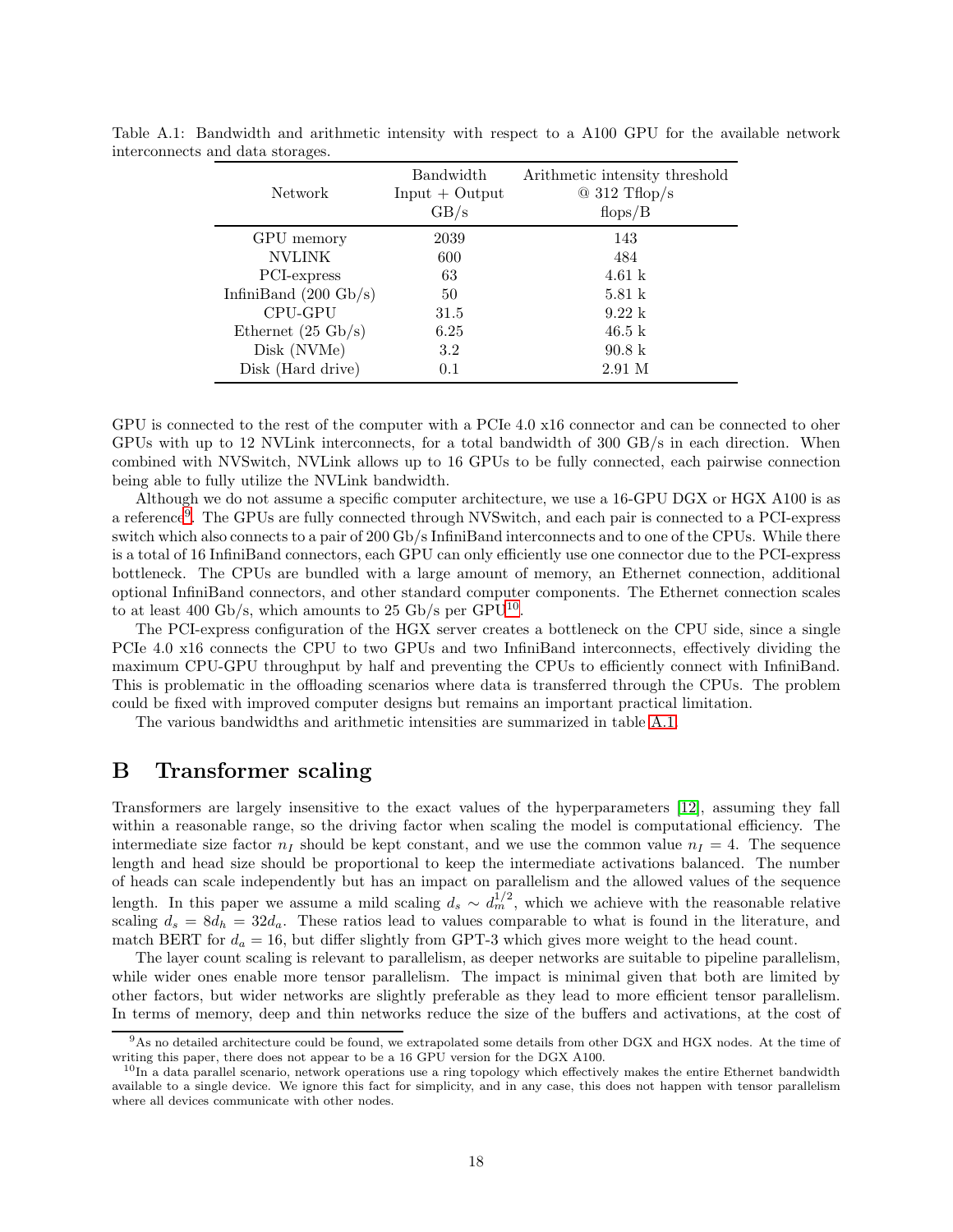<span id="page-18-2"></span>

| Model       | $\boldsymbol{p}$ | $b_c(b)$      | $d_s$ | $d_a$          | $d_h$          | $d_m$ | $d_l$            |
|-------------|------------------|---------------|-------|----------------|----------------|-------|------------------|
| $X_2$       | 488              | 130           | 32    | 1              | $\overline{4}$ | 4     | $\overline{2}$   |
| <b>BERT</b> | 301 M            | 751(256)      | 512   | 16             | 64             | 1024  | 24               |
| $X_{32}$    | 403 M            | 826           | 512   | 16             | 64             | 1024  | 32               |
| Megatron-LM | 8.15 B           | 1130(512)     | 1024  | 32             | 96             | 3072  | 72               |
| $X_{64}$    | 12.9 B           | 1310          | 1024  | 32             | 128            | 4096  | 64               |
| T-NLG       | 17.0 B           | 1440 (512)    | 1024  | 28             | 152            | 4256  | 78               |
| $GPT-3$     | 174 B            | 1560          | 2048  | 96             | 128            | 12288 | 96               |
| $X_{108}$   | 176 B            | 1860          | 1728  | 54             | 216            | 11664 | 108              |
| $X_{160}$   | $1.26$ T         | 2420          | 2560  | 80             | 320            | 25600 | 160              |
| $X_{[x]}$   | $12x^5 + 13x^3$  | $82.0x^{2/3}$ | 16x   | $\frac{1}{2}x$ | 2x             | $x^2$ | $\boldsymbol{x}$ |

Table B.1:  $X_{[x]}$  model configuration examples for a wide range of scales and comparison to some existing large transformer. Parameter counts exclude the embedding layer and language model head.

larger activation checkpoints. As parallelism is much more important than memory, we select a mild scaling  $d_l = \sqrt{d_m}$ .

The resulting model family  $X_{[x]}$  is parametrized by a single variable x:

$$
d_a = \frac{1}{2}x, \t d_h = 2x, \t d_l = x, \nd_s = 16x, \t d_m = x^2, \t d_l = 4x^2.
$$
\t(1)

Table [B.1](#page-18-2) shows some examples of  $X_{[x]}$  models and a comparison to other large language models.

In [\[12\]](#page-15-6) it was found empirically that the critical batch size scales approximately as  $p^{1/3}$ , when measured in tokens. To obtain a numerical value, we assume that GPT-3 was trained at the critical batch size (3.2 M tokens). This results in the empirical formula

<span id="page-18-0"></span>
$$
b_c \approx 573 \frac{p^{1/3}}{d_s} \approx 82.0 x^{2/3}.
$$
 (2)

Although equation [2](#page-18-0) is approximate and was not demonstrated to scale for the whole parameter range studied in this paper, we take it as the true value of the critical batch size for numerical estimations<sup>[11](#page-18-3)</sup>.

### <span id="page-18-1"></span>C Resource usage

#### C.1 Computation

In a transformer, as with nearly all deep learning models, the bulk of the computation is performed in the matrix multiplications. These appear in the weight multiplications in the dense layers, and in the selfattention mechanism, but the self-attention matrix multiplications are much smaller in general and can be neglected. For the forward pass, this leads to a computational cost of two floating point operations for each input token and parameter, or  $2bd_s p$  flops per batch. In the backward pass, the parameter and layer gradient computation each require a similar amount of computation, to which is added the activation re-computation, for a total of three times the forward pass computation. Summing up, each batch requires  $8bd_s p$  flops of computation, or  $\frac{8bd_s p}{n_{\text{gpu}}}$  for each device.

<span id="page-18-3"></span><sup>&</sup>lt;sup>11</sup>The dependence on the sequence length was not demonstrated in [\[12\]](#page-15-6), and we make the reasonable approximation that the critical batch size measured in tokens does not depend on the sequence length.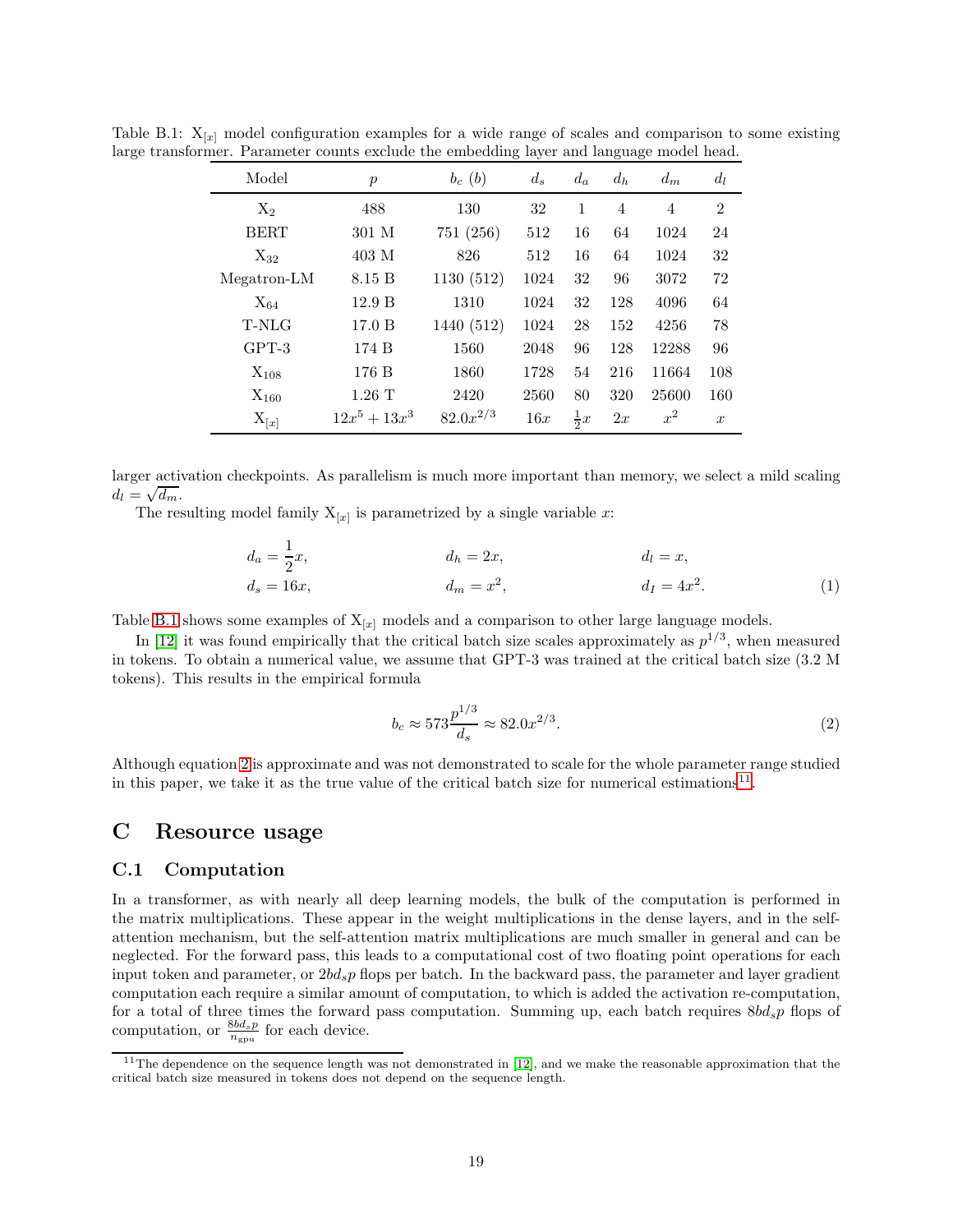<span id="page-19-1"></span>

| Stream 1                | Stream 2              | Parameter<br>buffers | Gradient<br><b>buffers</b> | Computation | Network | Arithmetic<br>Intensity |
|-------------------------|-----------------------|----------------------|----------------------------|-------------|---------|-------------------------|
|                         |                       |                      | Forward                    |             |         |                         |
| Activations $(i-1)$     | Restore(i)            | 2                    | $\left( \right)$           |             |         |                         |
| $\text{Activations}(i)$ | $\text{Restore}(i+1)$ | 2                    |                            |             |         |                         |
|                         |                       |                      | Backward                   |             |         |                         |
| Gradients $(i-1)$       | Restore(i)            | $\overline{2}$       |                            | 2           |         |                         |
| $\text{Activations}(i)$ | $Reduce(i-1)$         |                      |                            |             |         |                         |
| Gradients(i)            | $\text{Restore}(i+1)$ | 2                    |                            | ≘           |         | 2                       |
| Activations $(i + 1)$   | Reduce(i)             |                      |                            |             |         |                         |

Table C.1: Operation sequences and their resource usage for layer buffering methods. All values are relative to the double buffered forward pass.

### <span id="page-19-0"></span>C.2 Parameter and gradient buffering

To determine the memory usage, we need to determine the size and lifetime of the parameter and gradient buffers. Each parameter is used in both the forward and backward pass, so should be restored at least twice. A convenient choice is to define a buffer for all the parameters in a layer, i.e., between two activation checkpoints, and similarly for the gradients. To allow overlapping the communication, two parameter buffers are needed, but one gradient buffer is sufficient. This *mixed buffering* method (as opposed to a strict single or double buffering) is summarized in table [C.1.](#page-19-1)

Note that in the absence of gradient accumulation, it is possible to achieve a lower memory usage with buffers defined at the sub-layer level, possibly even splitting the parameter within a single operation as suggested in [\[24\]](#page-16-8). Doing so requires restoring the parameters an extra time in the backward pass, but this can be done without increasing the network requirement by leveraging the arithmetic intensity imbalance (see table [C.1\)](#page-19-1). However, with gradient accumulation, the network operations need to happen for each micro-batch, which leads to an excessive network requirement and defeats the purpose of layered gradient accumulation. In any case, we find mixed buffering sufficient for all realistic scenarios.

#### C.3 Memory

As described in section [2.5,](#page-3-5) the memory usage breaks down into four categories: the training state, the activation checkpoints, the parameter and gradient buffers, and the layer activations. The first two can be offloaded to CPU memory, but not the latter two which ultimately determine how big the model can grow from a memory perspective.

With the Adam optimiser, the training state consists of the model parameters as well as their running mean and variance, all stored with single precision, for a total of  $12p$  bytes. The gradients would take an extra  $2p$  bytes, but we can e this to a negligible amount by updating the weights as soon as possible. In the non-partitioned case, the state is split across the model-parallel instances  $(\frac{12p}{n_1n_a})$  bytes per device), while in the partitioned case it is split across all devices  $(\frac{12p}{n_{\text{gpu}}}$  bytes each).

In the mixed buffering method, two parameter and one gradient buffers are needed, each being the size of a single transformer layer. The buffers are split in the tensor parallel dimension for a total of  $\frac{6p_l}{n_a}$  bytes per GPU. Note that while the buffers are much smaller than the training state, they do not shrink much with parallelism so can still be important.

The checkpoints are assumed to match the output of each transformer, which works relatively well in practice, for a total of  $2bd_s d_m d_l$ . They split naturally over the data and pipeline parallel dimensions and can also be partitioned in the tensor parallel dimension, for a memory usage of  $\frac{2bd_sdmdi}{n_{\text{gpu}}}$  bytes per device.

This formula is not optimal, as for example some intermediate computations can be combined together into fused kernels, but it is sufficient for the purpose of this paper as the activation memory remains low enough. The activation memory is split between the micro-batches and the tensor-parallel instances, for a total of  $\frac{bd_s m_0}{n_b n_\mu n_a}$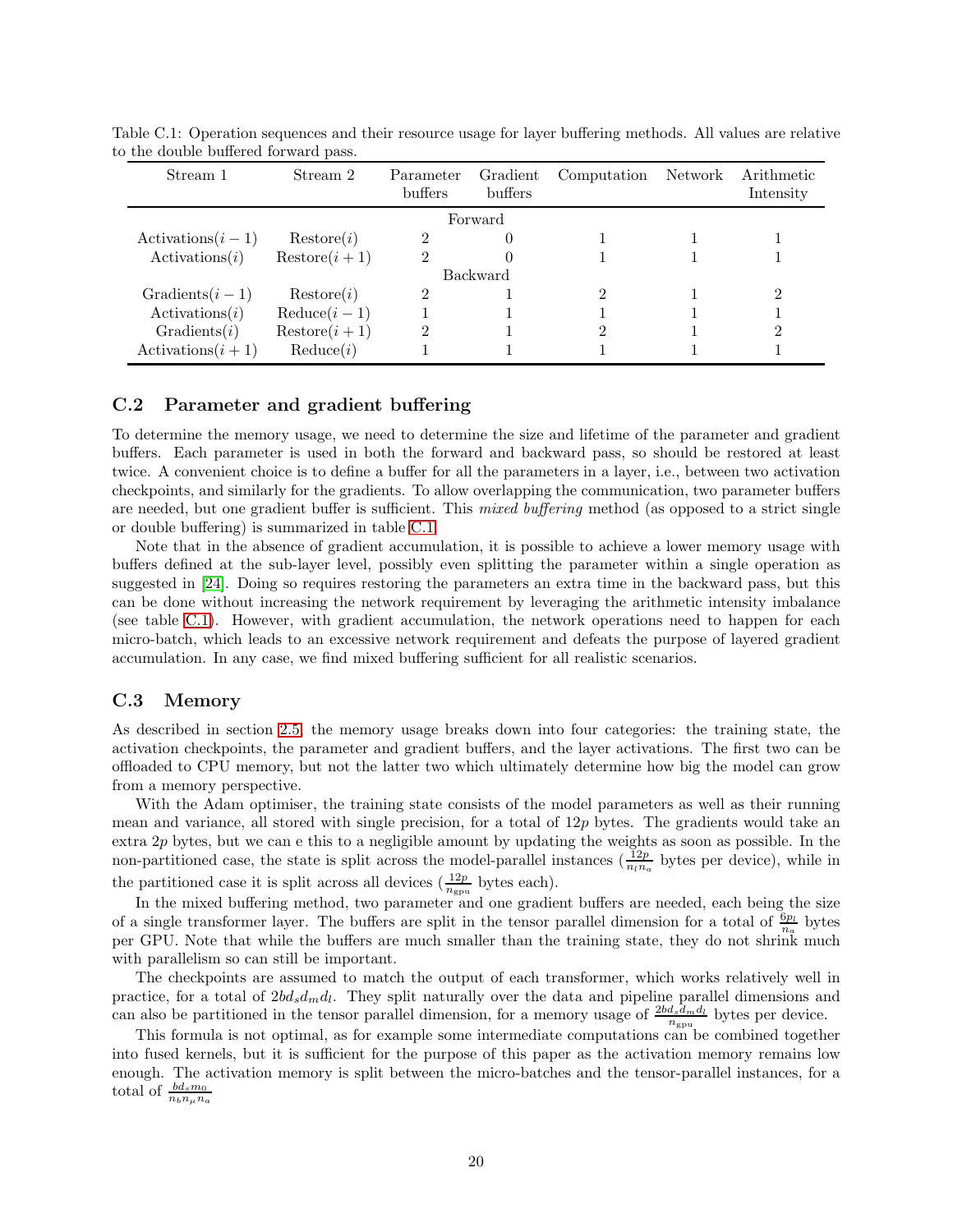#### C.4 Network

3d parallelism involves three kinds of network communication, one for each parallelism dimension. This section aims at evaluating the bandwidth requirement for each, as well as the associated arithmetic intensity. For the communication to be overlapped perfectly, the arithmetic intensity  $\nu_{op}$  for the computation with respect to the network transfer needs to be higher than the arithmetic intensity  $\nu_{net}$  implied by the GPU and the network, or

$$
\nu_{op} \ge \nu_{net},\tag{3}
$$

When efficient overlap is not possible, there is a relative overhead  $\frac{\nu_{net}}{\nu_{op}}$ . This overhead is expected to remain within a chosen threshold  $\epsilon$ , resulting in the condition

$$
\epsilon \nu_{op} \geq \nu_{net}.\tag{4}
$$

#### C.4.1 Data parallel

In the non-partitioned case, the gradient reduction involves a scatter-reduce and an all-gather, which are both identical from a computational perspective and are generally implemented with bandwidth-optimal ring methods. In an all-gather for instance, each device receives all the gradients except for the ones it already has and sends the same amount of data. For the gradient reduction, this results in a bandwidth usage of  $8(n_b-1)p$  $\frac{n_b-1)p}{n_{\text{gpu}}} \approx \frac{8p}{n_l n_a}$ . The reduction is overlapped with the backward pass for the last micro-batch, except for boundary effects at the first and layers. When comparing with the backward pass compute of  $\frac{6b d_s p}{n_\mu n_b n_l n_a}$ resulting in an arithmetic intensity

$$
\nu_b^{\text{base}} \approx \frac{3bd_s}{4n_b n_\mu},\tag{5}
$$

assuming  $d_n/n_l$  is large enough. This means the overlap gets worse with data parallelism and micro-batching, and by extension with pipeline parallelism. In the latter case case this is due to poor communication overlap, and for  $d_l = n_l$  there is no overlap at all. Because of that, the non-overlapped scenario is more appropriate, with

$$
\nu_b^{\text{pipe}} \approx \frac{bd_s}{n_b}.\tag{6}
$$

In the partitioned case, there is an extra all-gather in the forward pass, and the network operations need to be done for each micro-batch, resulting in  $\frac{3}{2}n_{\mu}$  times the network bandwidth when compared with the non-partitioned case. The lowest arithmetic intensity is in the forward pass, with the value

$$
\nu_b^{\text{base-part}} \approx \frac{bd_s}{2n_b n_\mu}.\tag{7}
$$

This is only 33% lower than without the partition, but in the micro-batched case the overlap is with all the micro-batches rather than the last one, so the non-overlapped scenario does not apply.

With layered gradient accumulation, the network usage remains the same, but can be overlapped with the entire backward pass even in the micro-batched case (again excluding boundary effects). This remains true with pipeline parallelism, in the recommended setting where  $\frac{d_l}{n_l}$  is not too small. This results in the arithmetic intensity

$$
\nu_b^{\rm{impr}} \approx \frac{3bd_s}{4n_b},\tag{8}
$$

or

$$
\nu_b^{\text{impr-part}} \approx \frac{bd_s}{2n_b},\tag{9}
$$

depending on whether the state is partitioned.